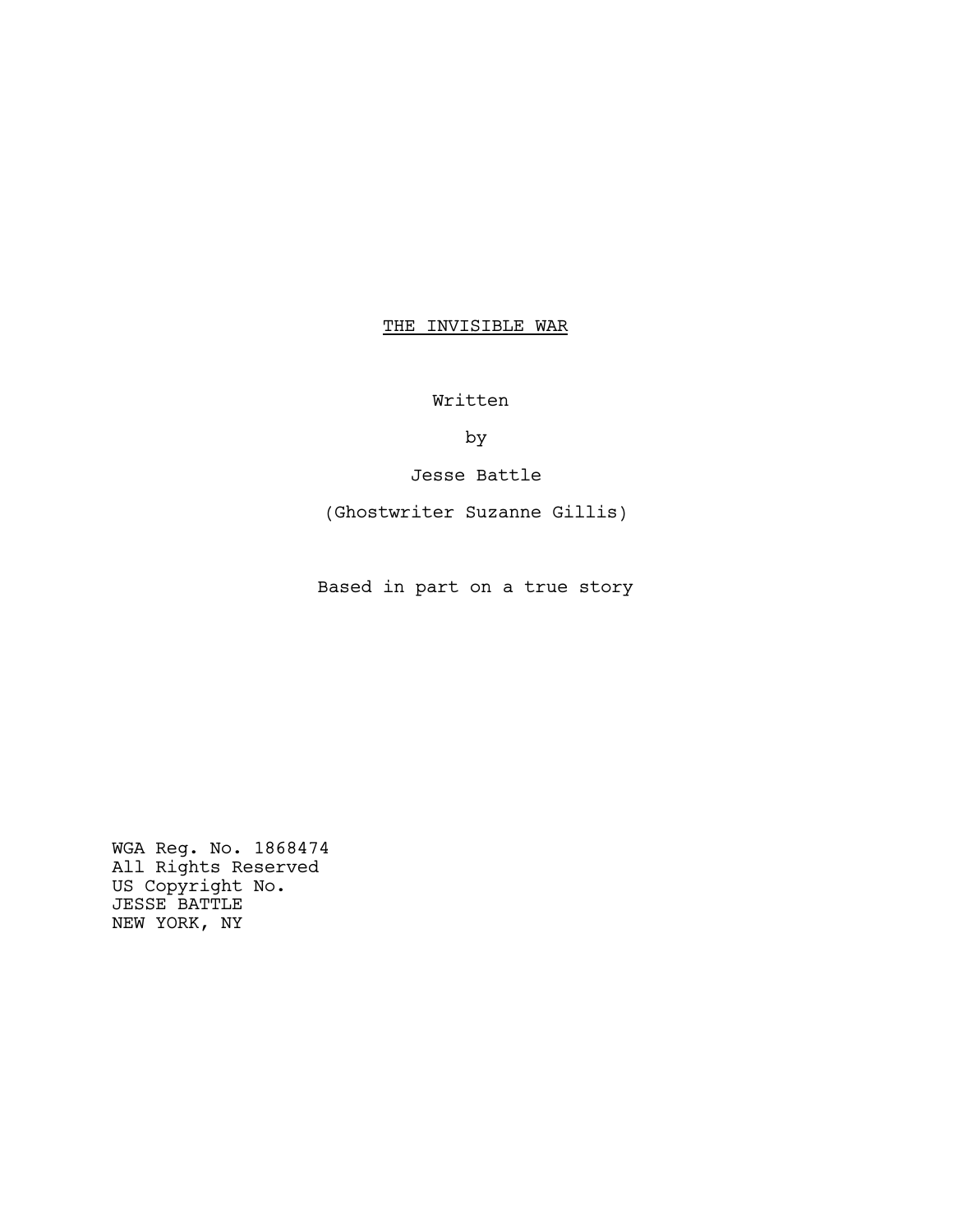EXT. 125TH STREET, HARLEM, NEW YORK CITY - DAY

The inner city comes to life in front of several Harlem tenement apartment buildings. We hear the song: "Silent Lucidity" sung by Queensryche.

> SONG LYRICS *Hush now don't you cry, Wipe away the teardrop from your eye, You're lying safe in bed, It was all a bad dream, Spinning in your head, Your mind tricked you to feel the pain, Of someone close to you leaving the game of life--*

The SONG CONTINUES as BLACK TEENAGERS, ages 13-16, gather on the street, smoking weed and cigarettes, chatting and exchanging drugs. It is early spring and the few trees in the city have new buds on them.

## INT. JESSE'S APARTMENT - DAY

The SONG CONTINUES as JESSE RHODES, 30s, a good-looking African American, dressed in only his underwear, sips from a coffee cup as he stares out the window at the teenagers below.

Jesse eyes his watch, and moves quickly through his dirty, bare-bones studio apartment. He puts down his coffee cup, pulls on his jeans.

INT. APARTMENT HALLWAY, STAIRWELL - CONTINUOUS

Jesse locks his apartment door and pockets his keys. Sounds of BABIES CRYING and COUPLES FIGHTING echo throughout the building as Jessie hurries down the stairs.

He passing by unkempt walls, peeling paint and cracked ceilings.

## EXT. 125TH STREET - CONTINUOUS

The SONG CONTINUES as Jesse exits the building. He passes by a church with a large neon cross outside and a sign which reads: JESUS SAVES.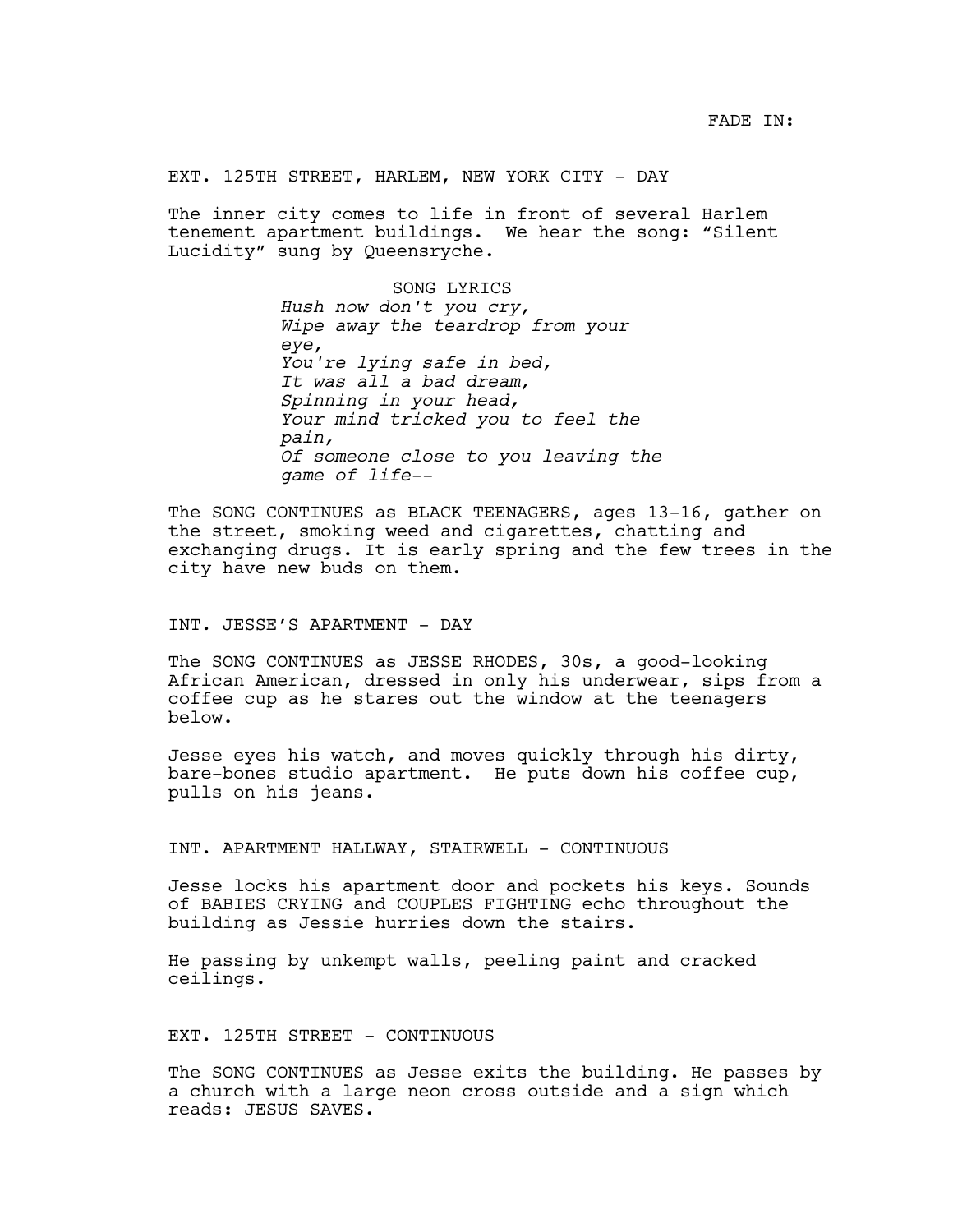The TEENAGERS from earlier see Jesse approaching.

TEEN ONE Watup, JB? Late for work again?

Jesse turns the corner and continues walking. He approaches an ELDERLY MAN, 80s, dressed in dirty clothes as he rummages through a trash can.

Jesse catches his glare as the Elderly Man's eyes fill with rage and wild anger. The Elderly Man raises his fist to Jesse and MUMBLES in a strange, almost DEMONIC voice.

> OLD MAN She'll kill you. She'll kill you all. Or die trying.

Jesse passes him, a confused look on his face. He glances back one more time before entering the subway at 125th Street and St. Nicholas Avenue.

The SONG ENDS.

INT. TRAIN D, SUBWAY PLATFORM – DAY

Jesse waits for the train amidst a CROWD OF PEOPLE. SOME give him dirty looks; others ignore him. ONE MAN gives Jesse a strange look and spits on the ground.

> JESSE (V.O.) That was the beginning, when things started getting beyond my control. I knew something had been brewing for a long time, but I kept telling myself it would pass; that I was just imagining it.

The train approaches and stops. Jesse and others get on it.

INT. D TRAIN, MANHATTAN SUBWAY - DAY

Jesse sits, reading a book entitled *Dreams and Visions*. A visible PREGNANT BLACK WOMAN, 30s, stands in front of him.

> JESSE (V.O.) There were signs all around me. People I never knew or saw before, who kept trying to get my attention in the worst ways humanly possible.

The Woman's hand moves over her crotch, up to her protruding stomach, fingers roving to the tip of her lips.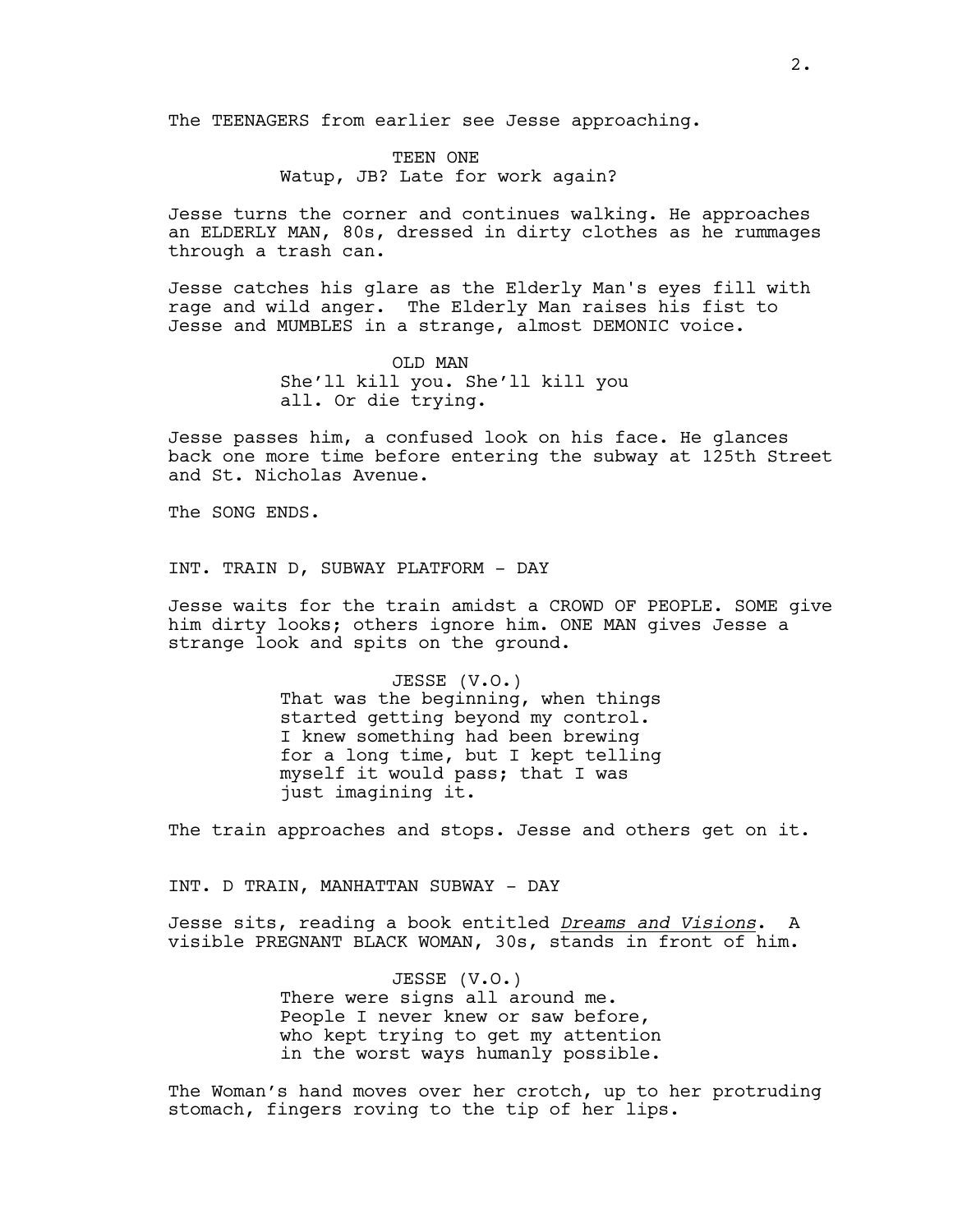Her other hand lifts her skirt as roaches crawl out from under it. Jesse immediately gets up and walks away.

The woman LAUGHS. She swings on the subway bar, staring at him. Everyone watches as the woman sits down next to a hooded DARK FIGURE, his head bowed downward as if asleep.

> JESSE (V.O.) But what was it they wanted? And why me? I couldn't tell anymore, only that it was getting worse. Much worse. And I had to find a way to stop it.

The train stops. Jesse quickly gets off.

EXT. 47TH STREET, ROCKERFELLER CENTER, MANHATTAN - DAY

Jesse emerges from the subway station. He heads down the crowded street as PEOPLE rush by on all sides.

EXT. PARK AVENUE - DAY

Jesse approaches the Waldorf Astoria Hotel on Park Avenue. He ducks down an alley, heading toward a nondescript EMPLOYEE ENTRANCE.

> JESSE (V.O.) Even my dreams were getting worse. For months, they left me with more questions than answers. Why me, I kept asking myself. What is it they were trying to tell me?

Jesse sees what looks like a HOMELESS MAN, 40s, standing by the employee entrance. The Homeless Man faces the wall as he appears to be urinating.

Jesse takes out his employee pass key and swipes the door as it unlocked. The MAN reaches out and grabs Jesse's wrist as Jesse reaches for the door handle.

Jesse eyes widen when he sees the evil face and bloodshot eyes of the man beside him, who GROWLS in a demonic VOICE.

> HOMELESS MAN She'll have your soul. We all will.

Jesse yanks his wrist free and dashes into the building.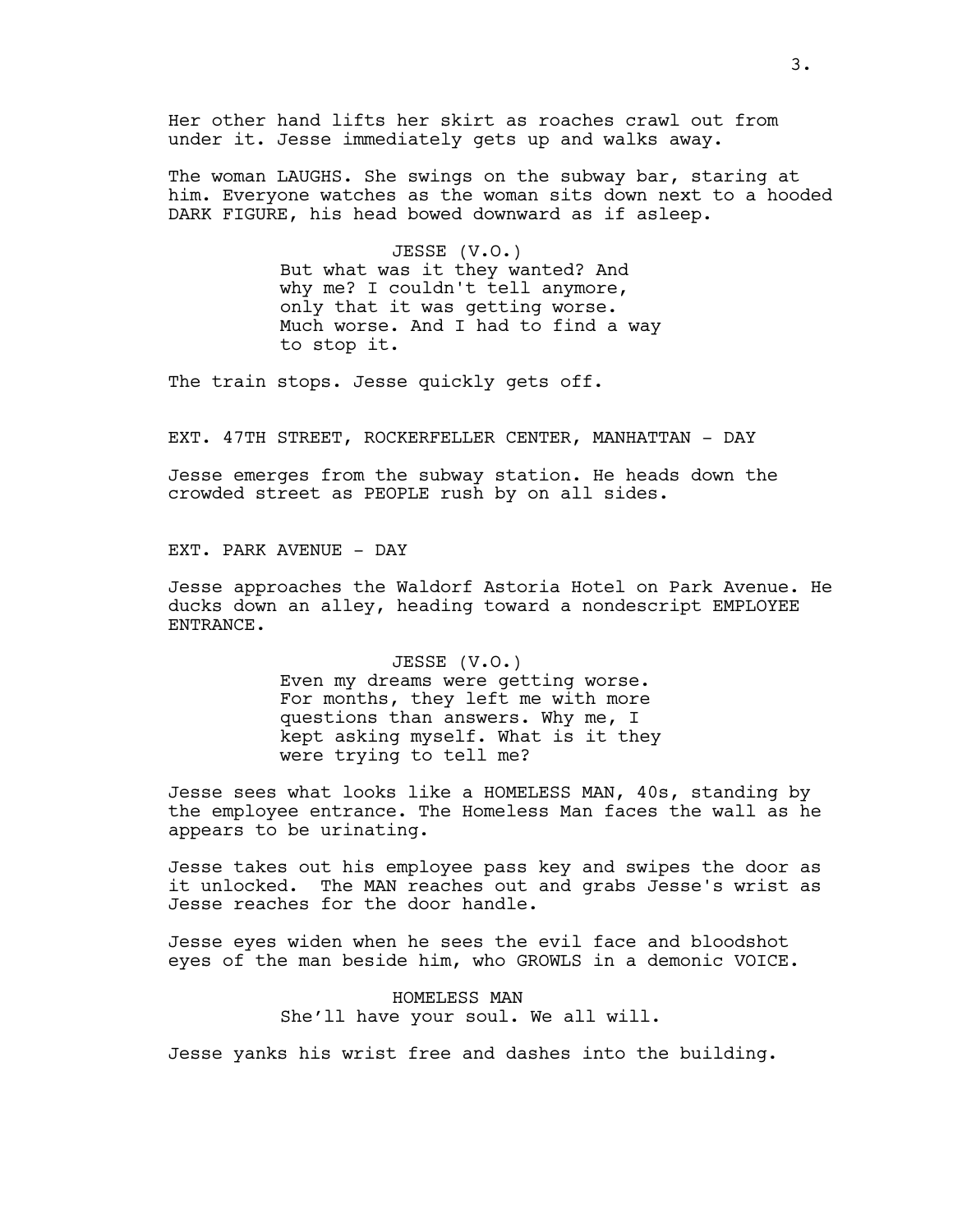INT. WALDORF ASTORIA HOTEL HALLWAY - CONTINUOUS

Jesse peers out the small window of the employee door at a now empty alleyway. A shadow passes in front of the door as Jesses jumps back.

ANGELA DIAS, 29, an petite and attractive Latino woman, enters the building. She puts her key pass in her purse and seeing Jesse standing directly beside her by the door.

> JESSE Did you see him? Is he out there?

The door locks with a click as Jesse peers back out the tiny window.

## ANGELA

Who?

JESSE The man who was taking a-- who looked homeless.

ANGELA There's nobody out there now.

Jesse continues to look out the window as Angela walks over to the employee security desk. She shows her ID and signs in as BOB PETERS, 3Os, in his security uniformed, eyes her.

> BOB Hey, Ang. How's it going?

ANGELA Stop calling me Ang, Bob. It's Angela or nothing.

BOB But I thought we were friends?

ANGELA

(walks off) I have friends, Bob.

BOB

I can see someone hasn't had their coffee yet.

Angela heads into the Woman's Employee Changing Room as the door closes. Bob sees Jesse still by the employee entrance.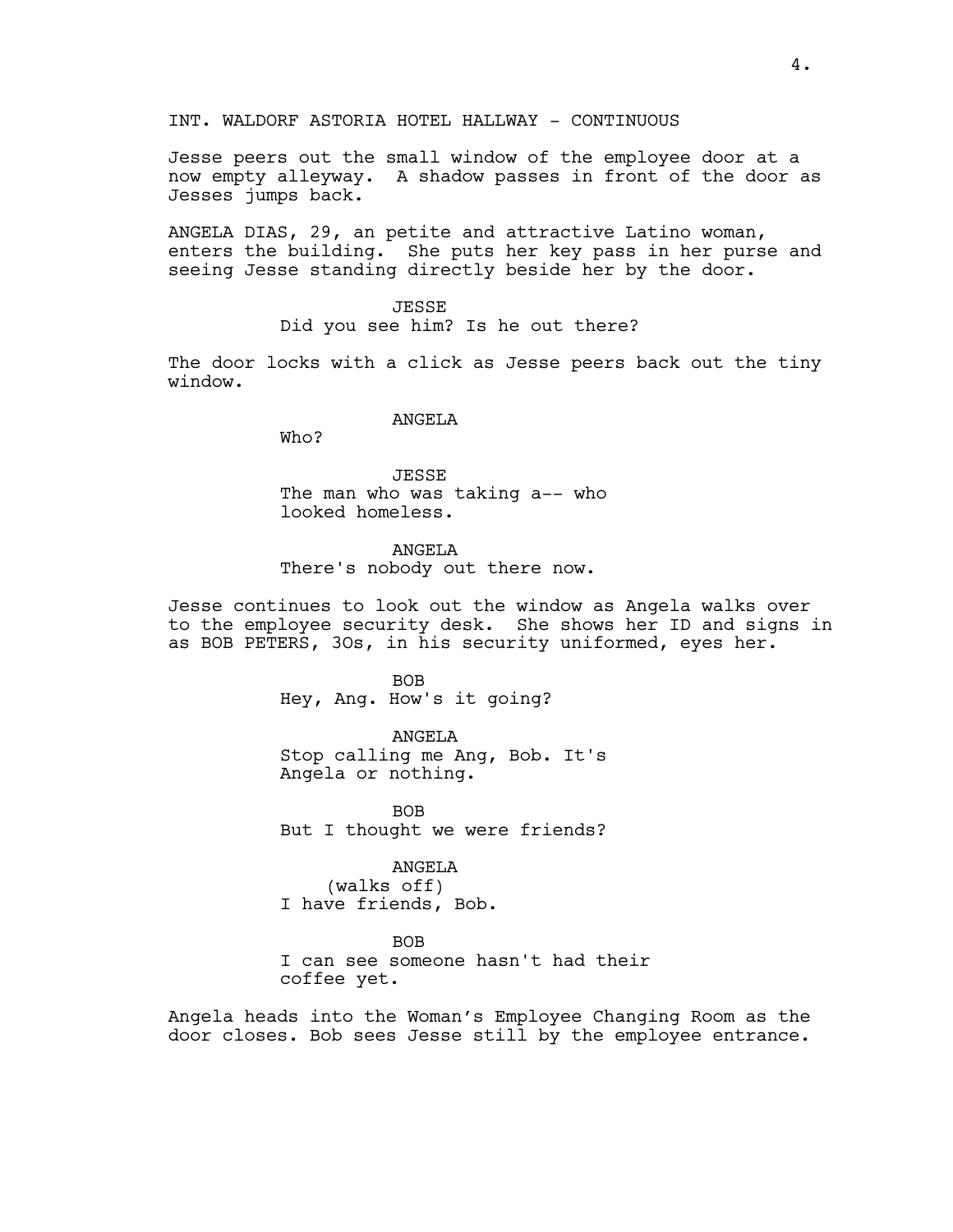BOB (CONT'D) Jesus, Jesse, what is with you? Let's go already! For I'd like to get home sometime before Christmas.

Jesse flashes his Security Employee ID, signs in, and enters the Men's Employee Changing Room.

INT. MEN'S CHANGING ROOM - DAY

Jesse changes into his Hotel Security Uniform. Other MALE EMPLOYEES also putting on their uniforms, including several HOTEL COOKS, JANITORS, FRONT LOBBY WORKERS and other STAFF.

> JESSE (V.O.) It seemed the only place I had any peace these days was work. For some reason I felt safe there, as if I wasn't alone.

Some MEN joke and laugh as they exit the changing room. Now alone, Jesse closes his locker. He turns and heads for the door, as he spots an INDISTINCT SHADOW lurking in the corner.

He hears someone WHISTLING 'London Bridge is Falling Down' and freezes at the door. He turns and looks in the corner as the shadow vanishes. The Whistling stops as Jesse takes this in, feeling again uneasy. He looks around the empty changing room and exits.

INT. HOTEL SECURITY BOOTH - DAY

A uniformed Jesse sits at the security desk check-in booth as HOTEL EMPLOYEES sign in. Jesse checks their ID badges as they head for the changing rooms. Two HISPANIC WOMEN, 50s, one short and one tall, exit the women's changing room and, sign out. They are both dressed their street clothes as the taller notices Jesse's worried look.

> TALL HISPANIC WOMAN What's with the face? Still not sleeping right?

> > JESSE

Maybe.

SHORT HISPANIC WOMAN You're always tired. Why don't you sell some drawings and get rid of this boring job?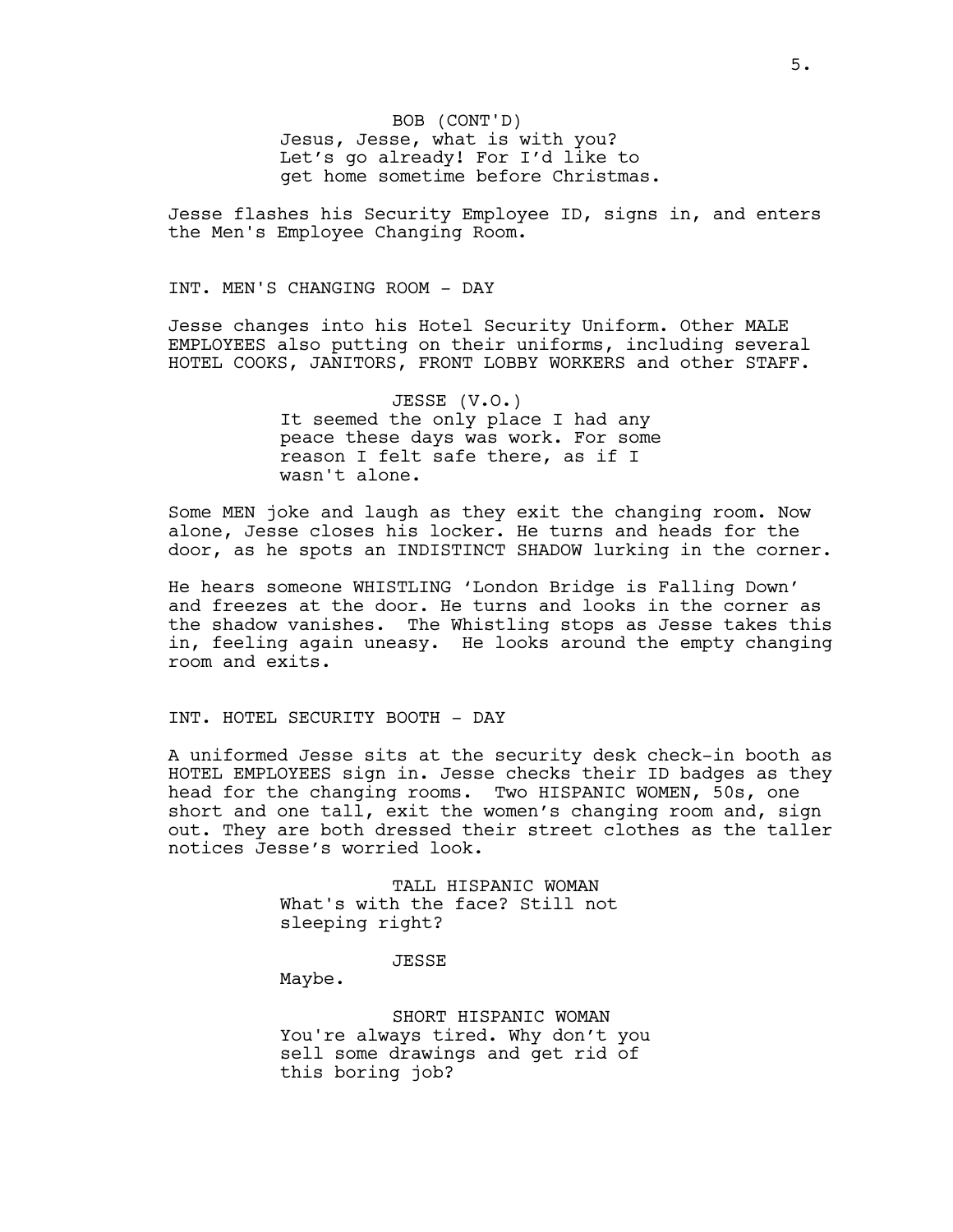TALL HISPANIC WOMAN Maybe he likes his job.

SHORT HISPANIC WOMAN What? Sitting at a desk all day, thinking about his problems? Who needs that all day? I'd rather be cleaning rooms any day.

TALL HISPANIC WOMAN You're crazy! Maybe he likes his job.

They walk for the exit together.

SHORT HISPANIC WOMAN Maybe he does. I never said he was good at cleaning anything, did I? I guess that's why he's an artist.

The ladies LAUGH as they exit the hotel. TWO MALE EMPLOYEES enter, show Jesse their ID's and sign in. Jesse eyes wander.

> JESSE (V.O.) I needed to get some answers and soon. I no longer could deny what was happening to me. Somehow, everything felt different now. I had to find out what was behind it all, and these dreams. Or at the very least, how to stop them.

Jesse opens his book bag and removes his book, Dreams and Visions. He flips through it again and reads.

INT. HOTEL EMPLOYEE CAFETERIA - DAY

Jesse eats his lunch as he sits alone at a table. He continues to read Dreams and Visions as a YOUNG MALE JANITOR, late-20s, wearing a hood over his head, fills his tray up at the counter with food.

He has a strange look in his eyes and seems out of place as he turns walks over to Jesse's table. He eyes what Jesse's reading and suddenly bumps into him, spills his pea soup and drinks all over Jesse's book and clothes.

Jesse jumps up, visibly upset by this. He looks at the Janitor who fakes concern.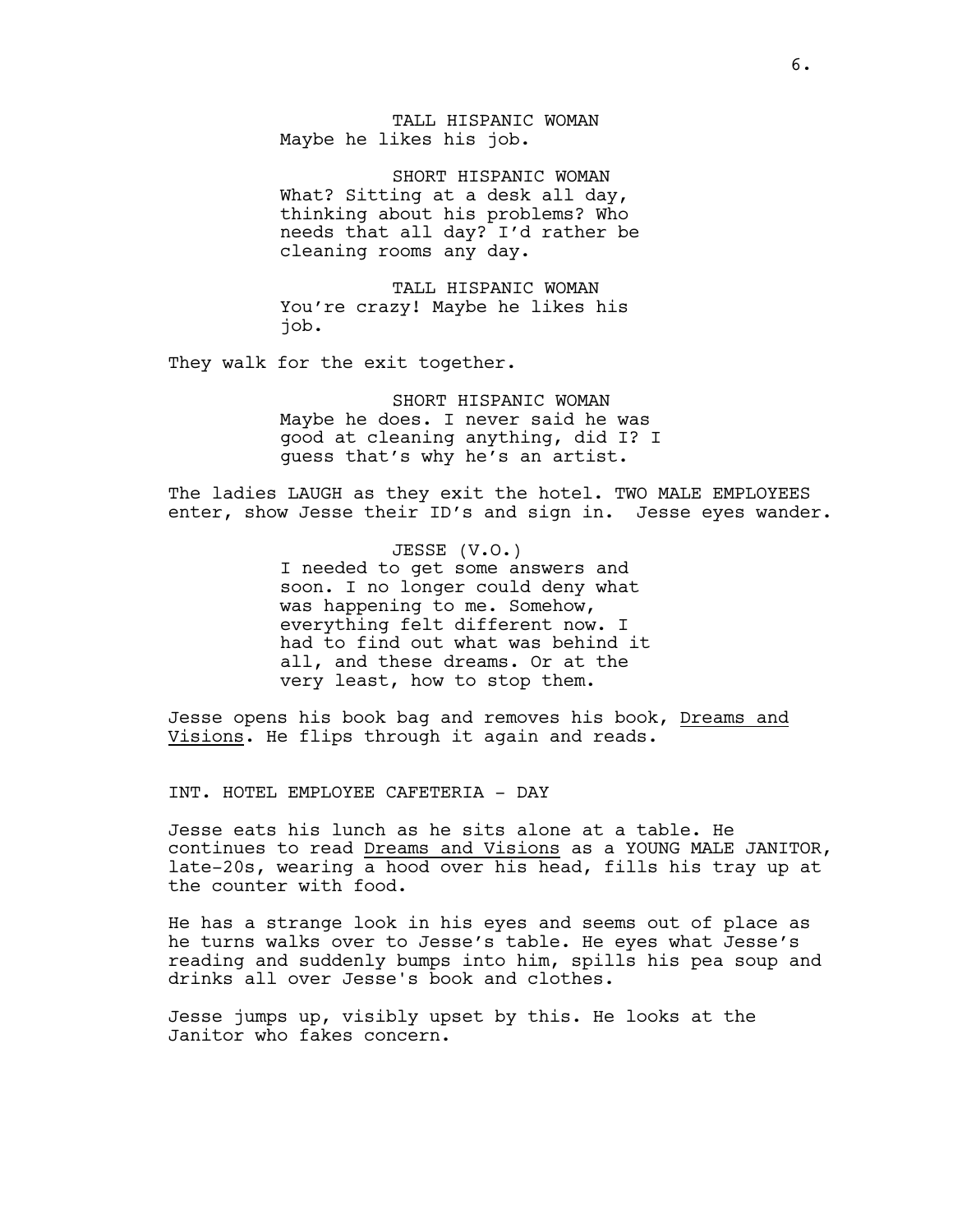JANITOR Damn! Did I do that? (demonic voice) Ruin your book?

Jesse picks up his ruined book as their eyes meet. The Janitor's eyes are full of evilness as Janitor LAUGHS and walks away. He dumps his tray by the door as Angela looks up from her table, noticing what's going on.

She watches as Jesse sits back at his table, wiping off his clothes and uniform with his napkin. Jesse sits down as THOMAS GREEN, 40s, another Hotel Security guard in his uniform, sits down across from him. Jesse eyes his soaked book and wipes it off, but it's too late. It's ruined.

> THOMAS What was that all about?

Jesse eyes the Janitor as he exits the cafeteria.

JESSE

When did that guy start working here? Have you even seen him before?

THOMAS

Who?

JESSE The janitor who just spilled his lunch all over me.

THOMAS Did you see his ID?

JESSE

No.

Jesse looks at the door, as more EMPLOYEES enter.

JESSE (CONT'D) (to himself) Great. It's happening even here now.

THOMAS

What is?

JESSE

Nothing.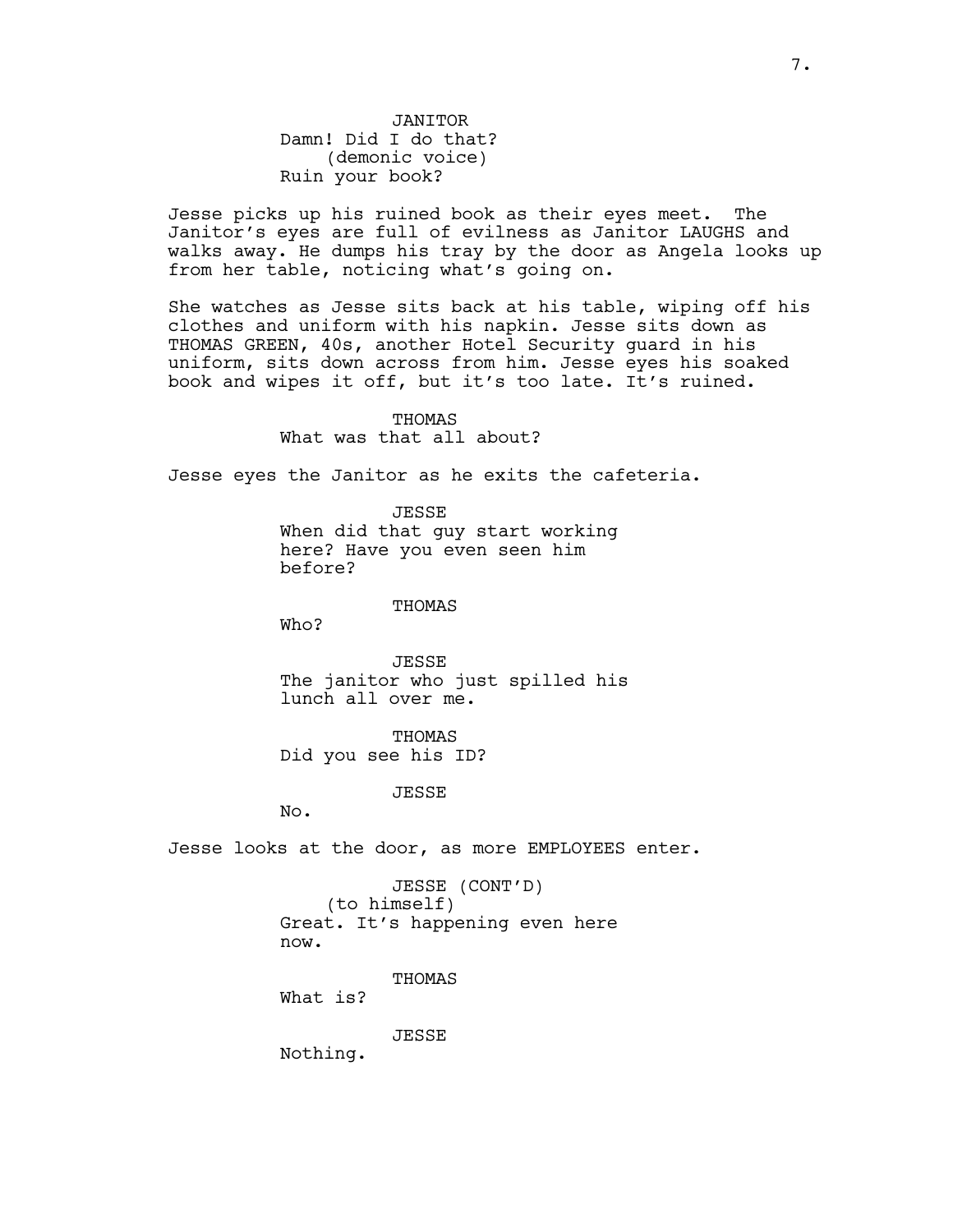Jesse grabs his tray and book bag and heads for the exit. He drops his tray on the conveyor belt, tosses his ruined book into the trash can and exits. Angela sees Jesse exit before returning to the conversation at her own lunch table.

EXT. WALDORF ASTORIA HOTEL ALLEYWAY - NIGHT

Jesse, now in his street clothes, exits out of the Hotel Employee Entrance and heads down the alleyway.

EXT. SPRING STREET, SOHO - NIGHT

Jesse exits the Number 6 Train subway station on Spring Street. He walks beside other NEW YORKERS going about their daily business.

INT. SOHO ART STUDIO - NIGHT

The small studio is full of old furniture, paintings, drawings, and other art equipment.

> MAN'S VOICE (O.S.) All right, stop playing games with me. I know you're hungry.

MORGAN KING, 60s, a good-looking African American man with salt-n-pepper hair, stands by an open window, holding out a can of open cat food, to a stubborn black alley cat named JAKE. Jake sniffs at the food but won't enter the apartment. Instead he sits on the fire escape.

> MORGAN Fine. Stay out there all day. You can eat rats with the rest of them for all I care.

Jake MEOWS and jumps into the apartment finally. Morgan puts the can on the floor as Jake eats it. The door to the apartment clicks open as Jesse enters.

> JESSE You still torturing that poor cat? I told you before, you can't tame alley cats. They like their freedom.

Jesse locks the studio door as Morgan puts water down next to Jake's can.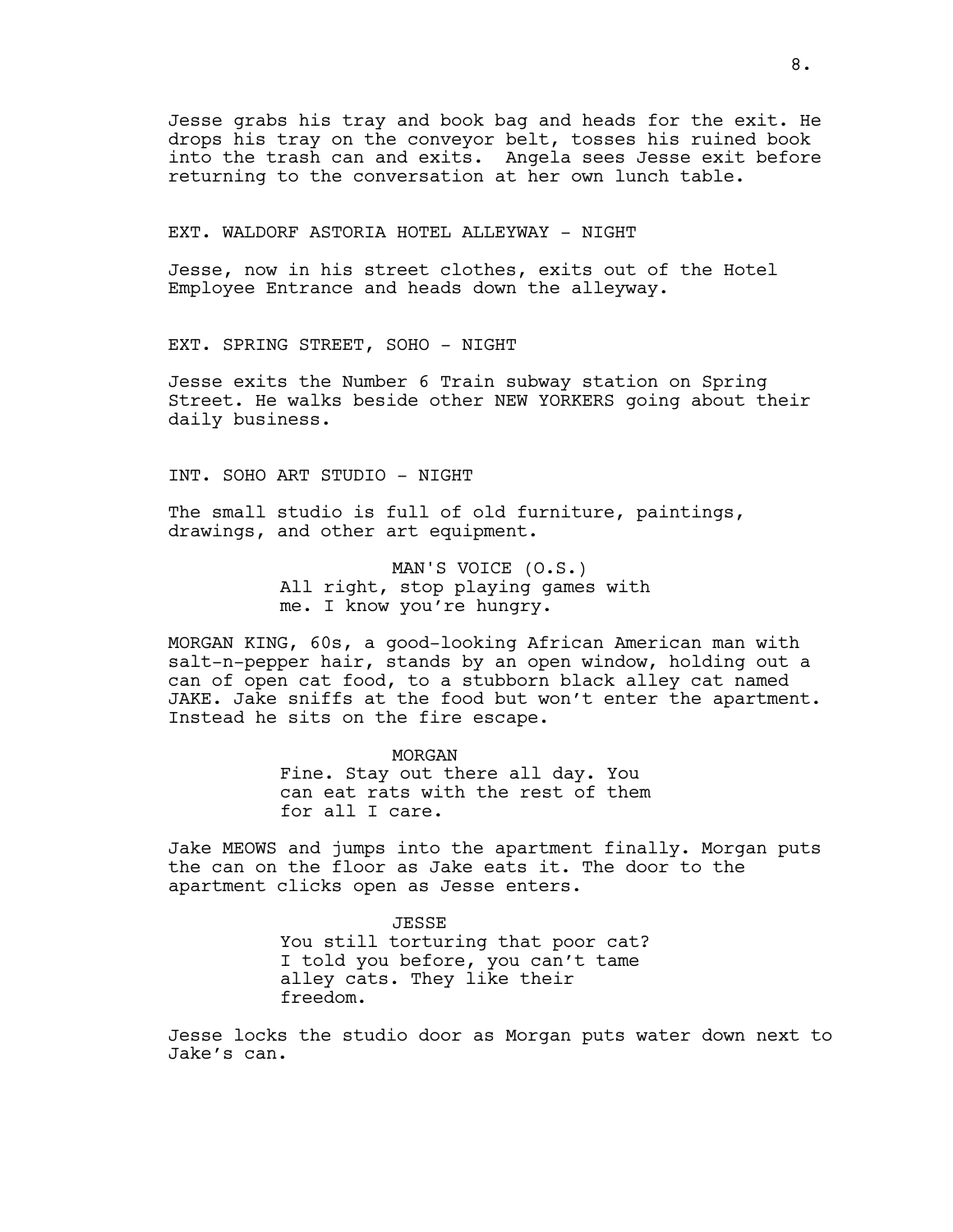### MORGAN

You got that right. He's got me buying him store bought cat food now, and not the cheap kind either. And even that I gotta fight with him about.

Jesse gets out some artist's pencils out of his bag. Morgan goes into the small kitchen and makes some tea.

> MORGAN (CONT'D) What's your excuse? It's been days since you were here. You still having those nightmares, or what?

Jesse sets up his easel and uncovers his latest work, an elaborate drawing of a beautiful exotic black woman, who has a sensual gaze and alluring look, as well as a demonic gleam in her eyes.

> JESSE I guess it shows, huh? I was hoping it'd pass by now, but no such luck.

MORGAN Maybe you should get some counseling. Or take some pills. Three months of that crap, would keep any man nuts.

Morgan fixes some food on the tiny stove.

JESSE I'm not ready for that yet. Nor drugs either.

#### MORGAN

Then try a woman. God knows you'd been along long enough. A man your age, it ain't normal. And I sure as hell know, you don't need no help in that department, if you'd just make yourself a little more personable. Try talking to them once in awhile. That's all you gotta do.

Jesse fixes the drawing specifically along the woman's face.

JESSE You can forget that talk. I had enough of that nonsense to last me a life-time.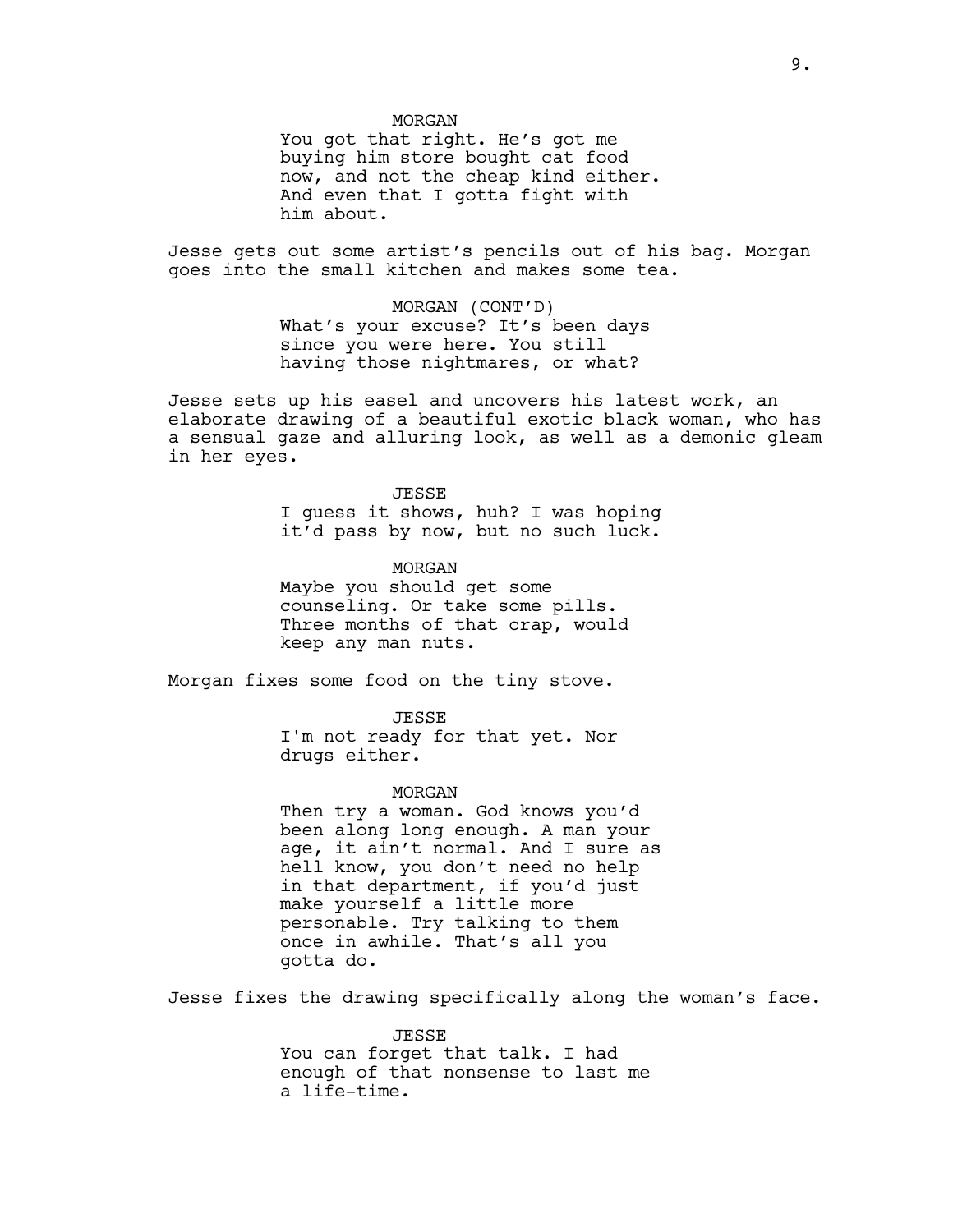Morgan dumps his food and into a dish. He sits on the sofa and eats. Jake hops up next to him and cleans himself.

### MORGAN

So you had a few go bad? You wanna know how many I had to date before I finally found Grace?

### JESSE

Did I ask?

### MORGAN

Hell, I'd be in a grave right now, if it wasn't for that angel coming into my life when she did. That's all you need. A good woman beside you at night, and you'll sleep like a baby. I'd stake my life, that's your problem right there. Not all this crazy mumbo jumbo.

Jesse looks at Morgan, annoyed. Jake hops off the couch and jumps back out the window and down the fire escape.

> MORGAN (CONT'D) There he goes again. The call of the wild. Looking for a little tail himself, I'd say. And then some.

## JESSE

(continues drawing) How is she doing these days? Grace that is?

#### MORGAN

Not good. Tests are coming back positive still. Four months, and she's wearing herself out. I told her, she doesn't need to work. I got enough coming with the gallery. But you know how stubborn women are.

A timer on Morgan's watch beeps. He jumps up from the sofa and puts his dish in the sink.

> MORGAN (CONT'D) Damn. Nearly forgot her prescriptions. I'll told her I'd pick them up and run them up before dinner. Here I am, playing with that damn cat and talking.

Morgan grabs his coat and keys off keys counter.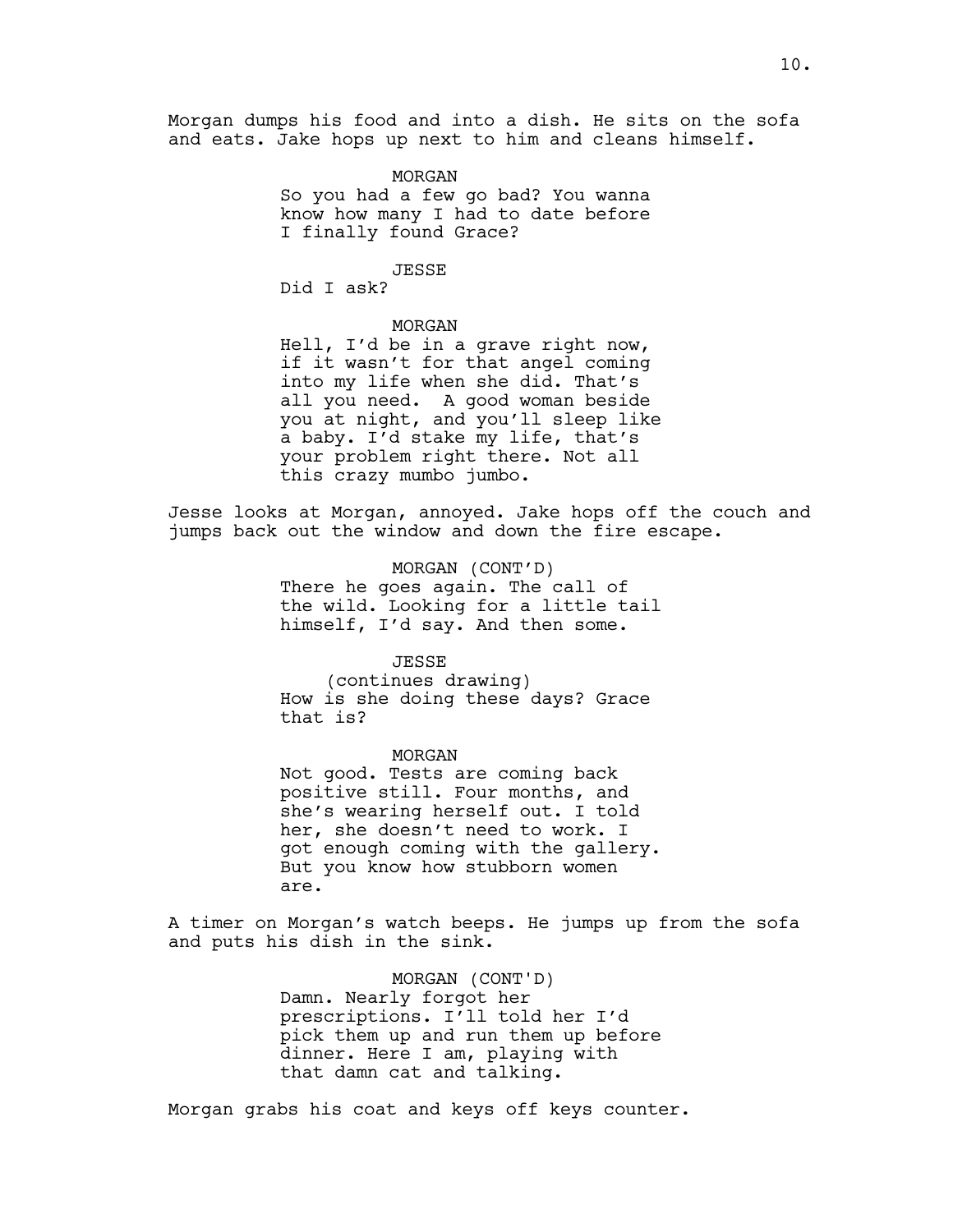MORGAN (CONT'D) Lock up before you head out.

**JESSE** Sure. I might even take a nap here. You don't mind, do you? If I use the couch?

MORGAN Knock yourself out. God knows, you look as if you could use it.

Morgan eyes the woman Jesse's drawing, slightly curious, and quickly exits the apartment. Jesse looks back at the drawing, unsure of it and steps away from it.

He puts his drawing pencil down and wipes his face. He looks exhausted as he walks over to the sofa. Jesse lies down and sighs. He crosses his arms and closes his eyes.

WIPE TO:

## EXT. ABANDONED CHURCH - NIGHT

The midnight hour. The air is thick with fog. A dark church looms above Jesse. He turns toward an old abandoned church which is surrounded by large rusted iron gates.

Dead tree branches hang above the entrance and cast shadows on the large wooden doors. The old CHURCH BELLS CLANG in the rotted church tower as the wind blows at them. A black crows crosses sky as thick clouds block out the full moon.

## INT. ABANDONED CHURCH - CONTINUOUS

Jesse stands in the aisle facing the alter, frozen. The high ceilings arch above walls adorned with large, broken stainedglass windows. White candles glow on a large wooden altar flanked by Broken statues of angels and saints.

A cold wind rushes through a broken window and blows the lit candles OUT. In the darkness, Jesse approaches the altar. A Bible on a podium lays open. Jesse reaches for it. The wind causes the pages to turn rapidly. The bible suddenly slams shut.

Jesse finds himself back by the entrance door. Suddenly, the floor underneath him undulates. Frantic, Jesse looks for an exit. He lunges toward the door. The floor opens up, revealing a bottomless pit with a blazing fire. Wooden pews fall into the pit.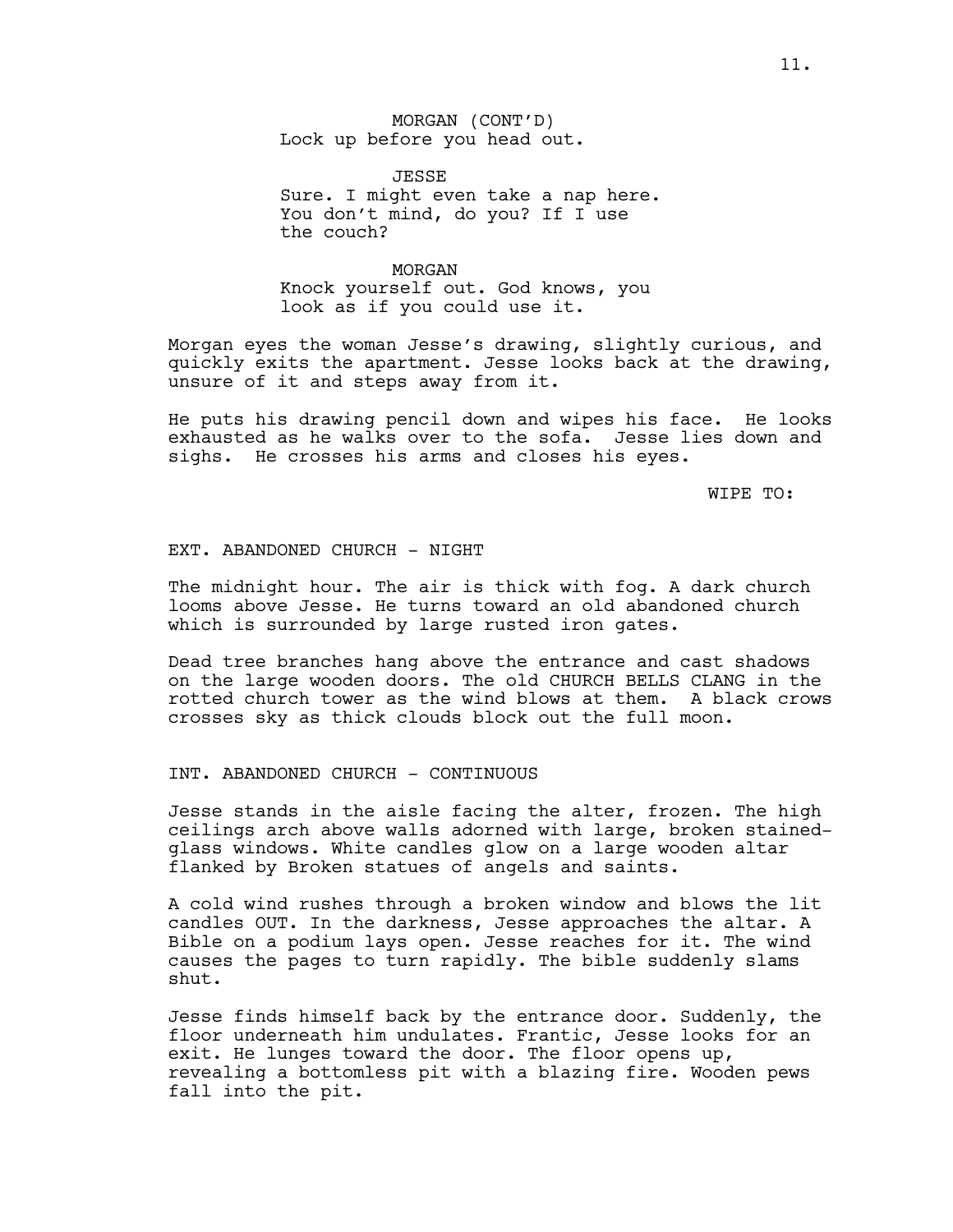Jesse grabs onto the door handle. He holds onto for dear life as the floor plunges into the abyss.

Jesse fights to open the door but a HOODED FIGURE blocks his escape. The Hooded Figure holds a hangman's noose in his left hand. The Figure reaches toward Jesse with his free hand, but the walls and door give away. Jesse SCREAMS as he falls into the pit.

The Hooded Figure watches. He tosses the hangman's noose into the burning pit after Jesse.

CUT BACK TO:

### INT. SOHO ART STUDIO - CONTINUOUS

A panicked Jesse bolts upright on the sofa. Drenched in sweat, he gasps. He gets up and paces the floor. A loud THUD is heard as Jesses spins around and sees Jake the cat as he jumps back inside apartment through the open window.

Jake lands on the floor staring at Jesse. Jake walks goes over to the can of cat food on the floor and eats. Jesse sits back down on the sofa and rubs his face. His hands trembling.

INT. LOCAL ART GALLERY SOHO - NIGHT

PEOPLE gather at a small art gallery in Soho.

INT. ART GALLERY - CONTINUOUS

Morgan's art hangs on the walls. PEOPLE talk to Morgan and his wife, GRACE KING, 50s. She is petite and is mixed raced, wears a nice dress and has a slight bohemian look about her.

> GRACE He's bragging again. Nobody from the Time's is coming here. They usually cover the Guggenheim, or Whitney, not us down here.

> > MORGAN

Then you mean that ad I put in there, isn't going to help? Or was it the New Yorker, I forgot!

She hits him on the arm, playfully.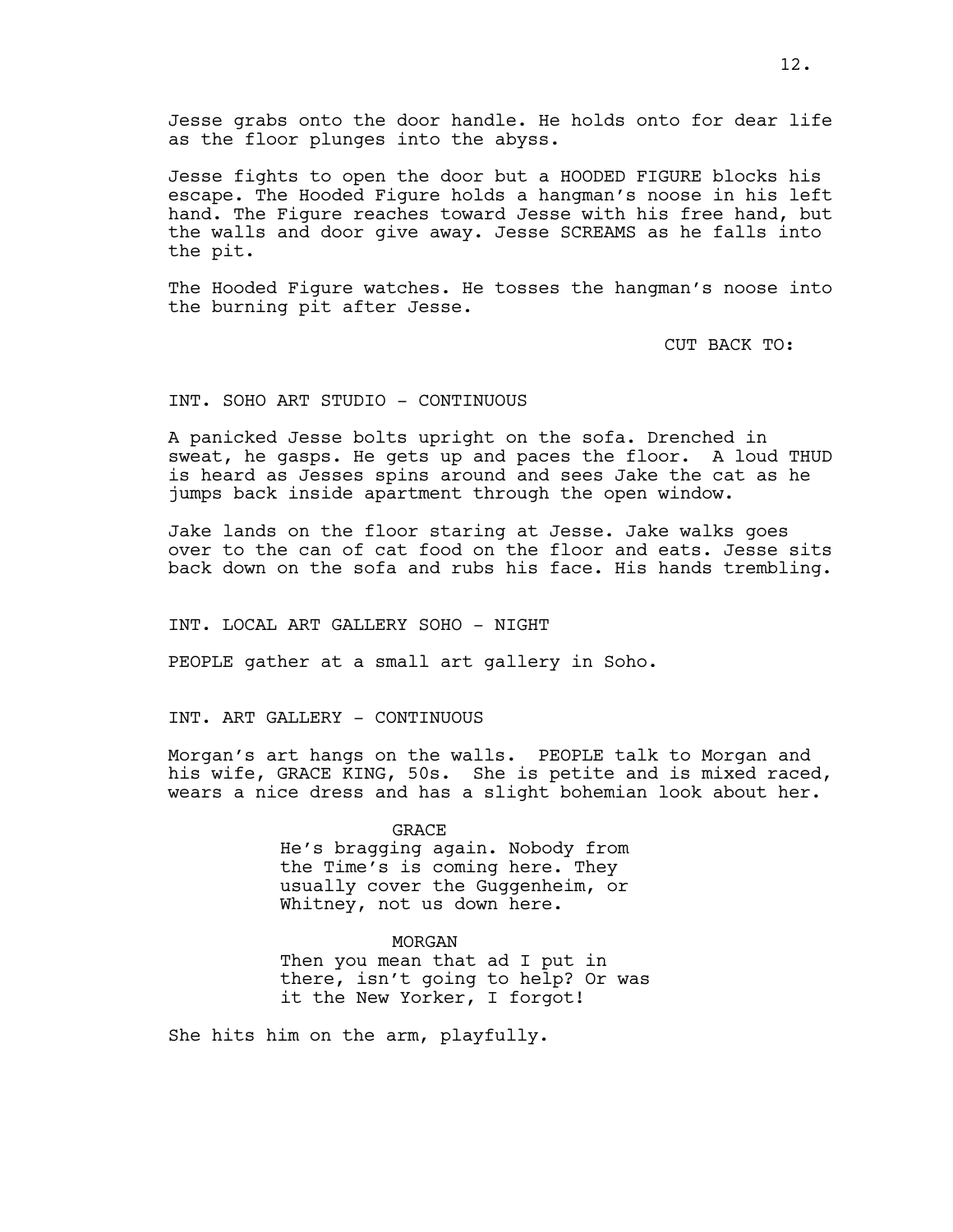**GRACE** 

You are such a liar, Morgan. But that's why I love you so much. You make me laugh.

She kisses him as the GUESTS laugh. In the corner, we see Jesse standing alone, with a glass of water in his hands. He sips his water and looks at the paintings by Morgan as someone stands behind him.

> ANGELA (V.O.) Well, fancy meeting you here.

Jesse turns around and sees Angela behind him.

**JESSE** Angela? What brings you here?

She stand beside him, holding a glass of white wine. She sips it.

> ANGELA I'm an art lover. The question is, what are you doing here. You don't

exactly strike me as the more bohemian Soho type.

JESSE

I'm not. My teacher is though. Morgan King. I studied under him for a few years ago at NYU. Now he lets me use his studio some nights.

ANGELA So you're an artist too? I didn't know that. What kind of stuff do you paint?

JESSE I don't. I draw. Sketches mostly, black and whites.

ANGELA That's very interesting. I'd like to see them sometimes. Do you have any particular subjects you like to draw?

Jesse suddenly sees something in the corner of the joining room, which looks unusual. It's a light that shines on a very different looking painting.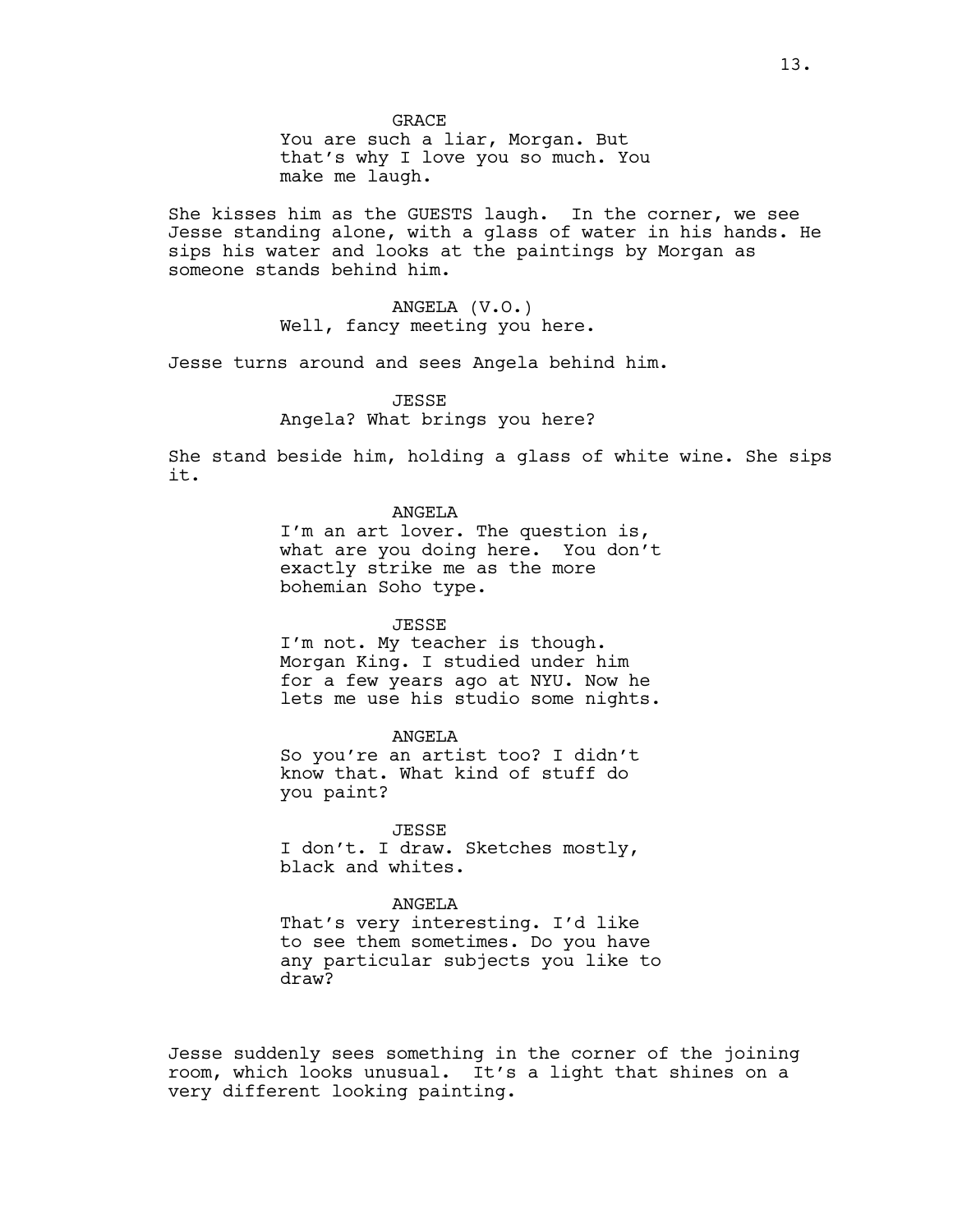The painting seems to be of a prophetic image, that looks very out of place and very unlike the rest of the artwork.

Angela sees him staring at something and looks in the other room.

> ANGELA (CONT'D) What is it? Someone you know.

JESSE Not. It's that painting. I don't remember every seeing that before. It doesn't look like--

ANGELA Look like what?

JESSE One of- his.

Jesse moves closer and heads into the other room. He sees the picture on the wall as the light shines even brighter onto the majestic prophet like image of a male angelic creature.

Jesse is drawn to it as the rest of the room grows darker and empty. Angela enters the room behind Jesse, confused by his actions as OTHERS leave the room and join the crowd in the other gallery. Jesse moves closer to the painting as it almost seems to bacon him along with his incredible image.

Jesse suddenly reaches out to touch it as is disappears and is immediately replaced with one of Morgan's paintings.

> ANGELA Is something wrong?

Jesse backs off, confused by this.

JESSE Did you see it? The image of a-- a prophet?

She looks at Jesse concerned, and then looks back at the picture on the wall, which is clearly of Morgan's wife, Grace.

> ANGELA That looks like the woman he's talking to out there. It's his wife, isn't it? She seems to be in a lot of his paintings. I guess he must like to use her for his painting subject. (MORE)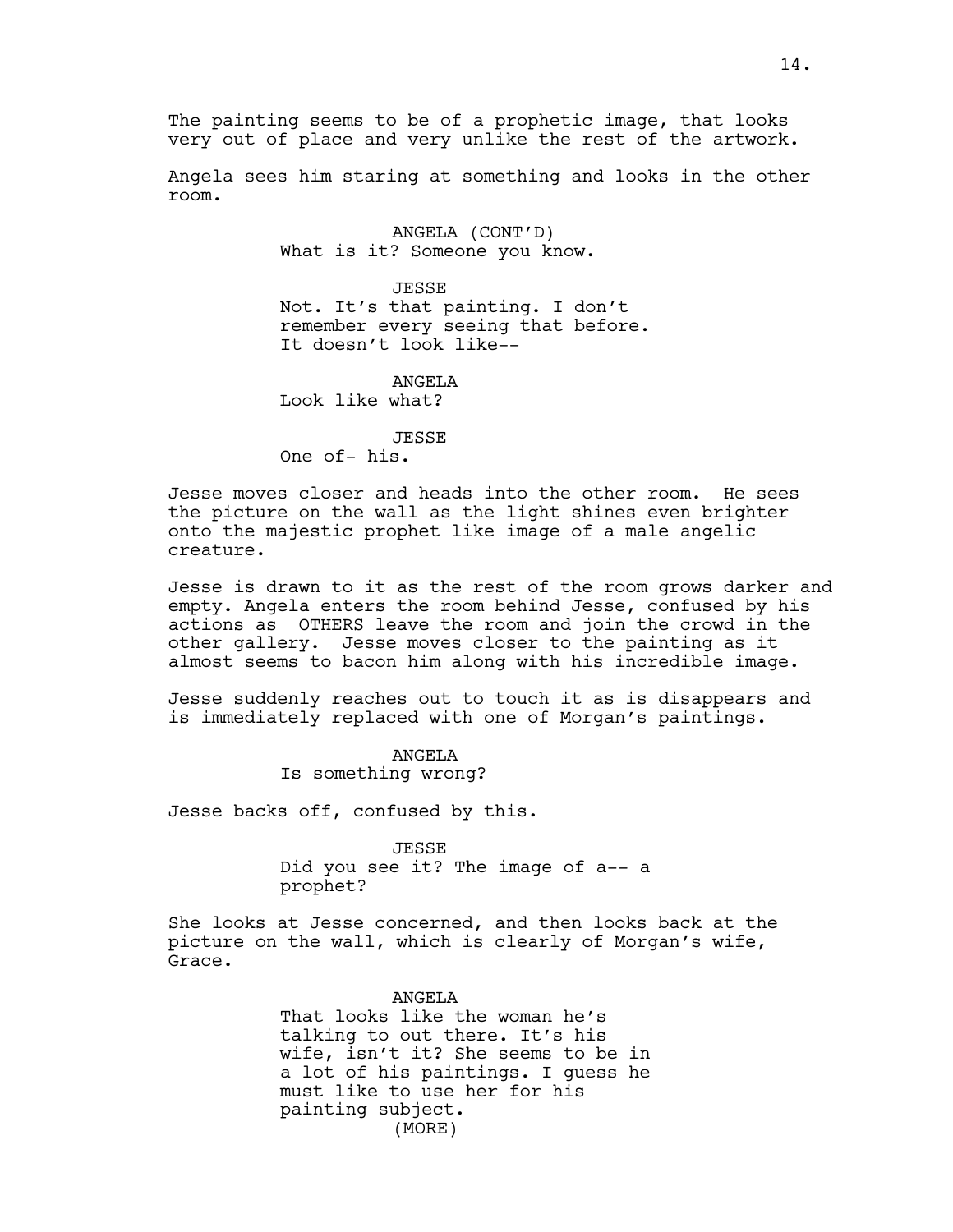Or maybe he just really loves her. What do you think? ANGELA (CONT'D)

She looks at him as Jesse seems flustered. He wipes his face and looks tired.

> ANGELA (CONT'D) What is it? Is something bothering you.

JESSE You could say that. I guess I should be going.

He looks back at the painting again and then at Morgan and Grace, in the other room. Jesse eyes his watch.

> ANGELA Me too. I have an early class in the morning. Bible study.

> > JESSE

What?

She heads for the door.

ANGELA It looks like some other people are leaving too. See you around, huh?

Angela puts her empty wine glass down on the table and heads for the other room. She says good-bye to Morgan and Grace on her way out. Jesse watches as the crowd dies out in the gallery.

Jesse moves to leave as suddenly the light grows brighter again in the room. Jesse turns around and sees the same prophetic image and painting again on the wall as it glows.

Jesse moves towards it as the wall suddenly opens up and sucks Jesse into another room.

The door closes as Jesse seems almost suspended in air. A male angelic creature, looks down at him from above from what appears like the Heavens.

> ANGELIC VOICE Do not be afraid. You have been chosen by God. To be his Last Chosen Prophet.

JESSE Who are you? What do you want from me?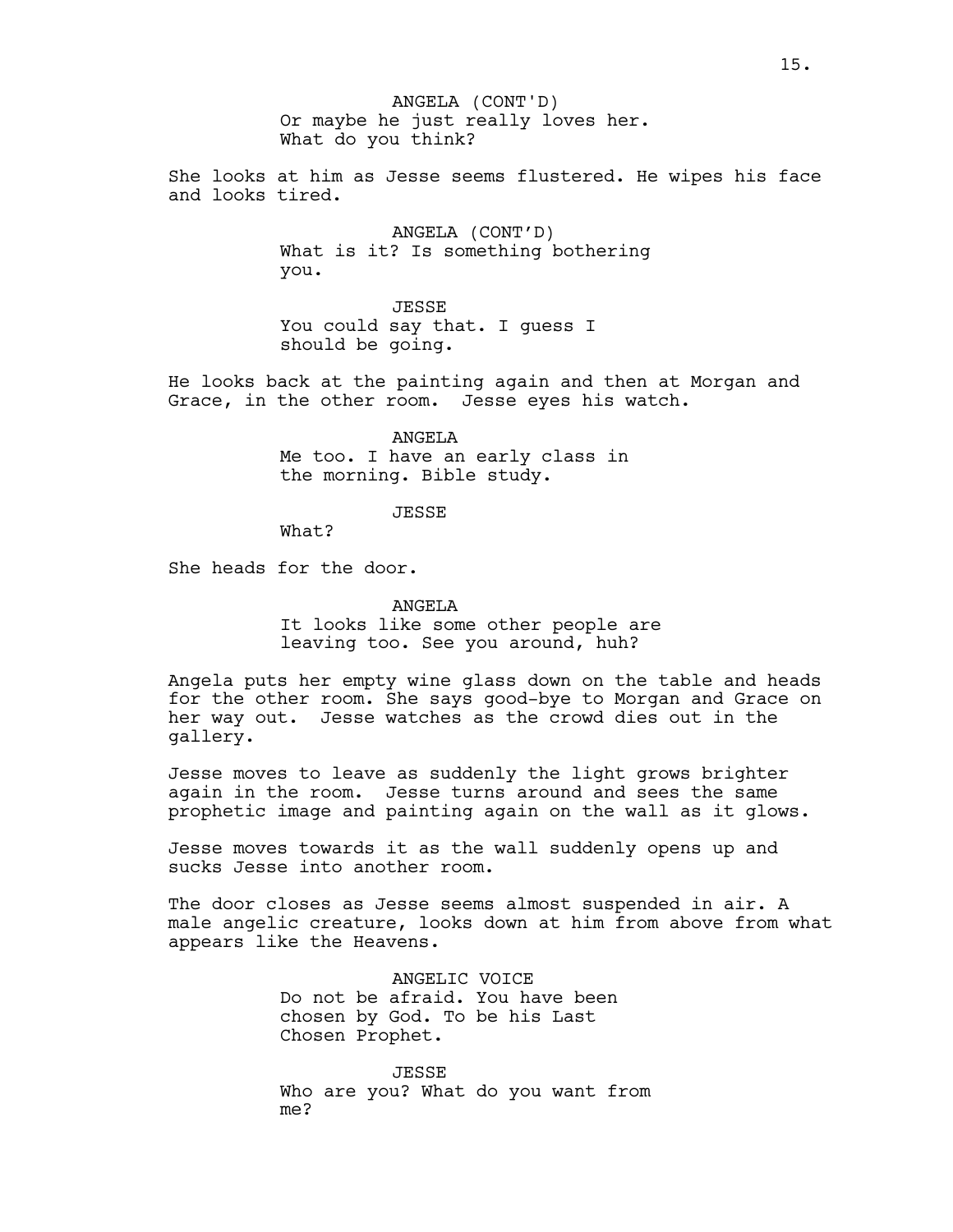## ANGELIC VOICE

You have a gift. A discerning spirit. You shall use it to benefit Him. And to warn his people. Use it well, Jesse Rhodes. Do not let the others distract you.

Suddenly Jesse is back in the other room, where the painting of Grace is again directly in front of him. Jesse looks white as snow as Morgan approaches him, followed by Grace.

> MORGAN Jesse? What are doing back here all alone? And who was that girl I saw you talking too?

Grace notices his face as he stares at the painting and then the wall. Jesse touches the corner and the wall, confused by all of this.

MORGAN (CONT'D)

Jesse?

GRACE What is it? Jesse? Aren't you feeling well?

Jesse is freaked out.

#### JESSE

I gotta go.

Jesse rushes past them and enters the other larger room, which is completely empty now. Jesse exits the front door as Morgan looks back at Grace, confused by this.

> **GRACE** What was that all about?

MORGAN I have no idea.

# INT. NEW YORK PUBLIC LIBRARY - DAY

Jesse sits at a table inside the New York Public Library. He looks through a stack of books with pictures of Angelic Creatures, Prophets and other Godly creatures. He reads as he hears someone WHISTLING '*London Bridge is Falling Down*' softly in the background.

Jesse looks around, annoyed by this and sees he gorgeous, dark-skinned Trinidad beauty SIMONE BLEU, early-30s, sitting at the same table down from him.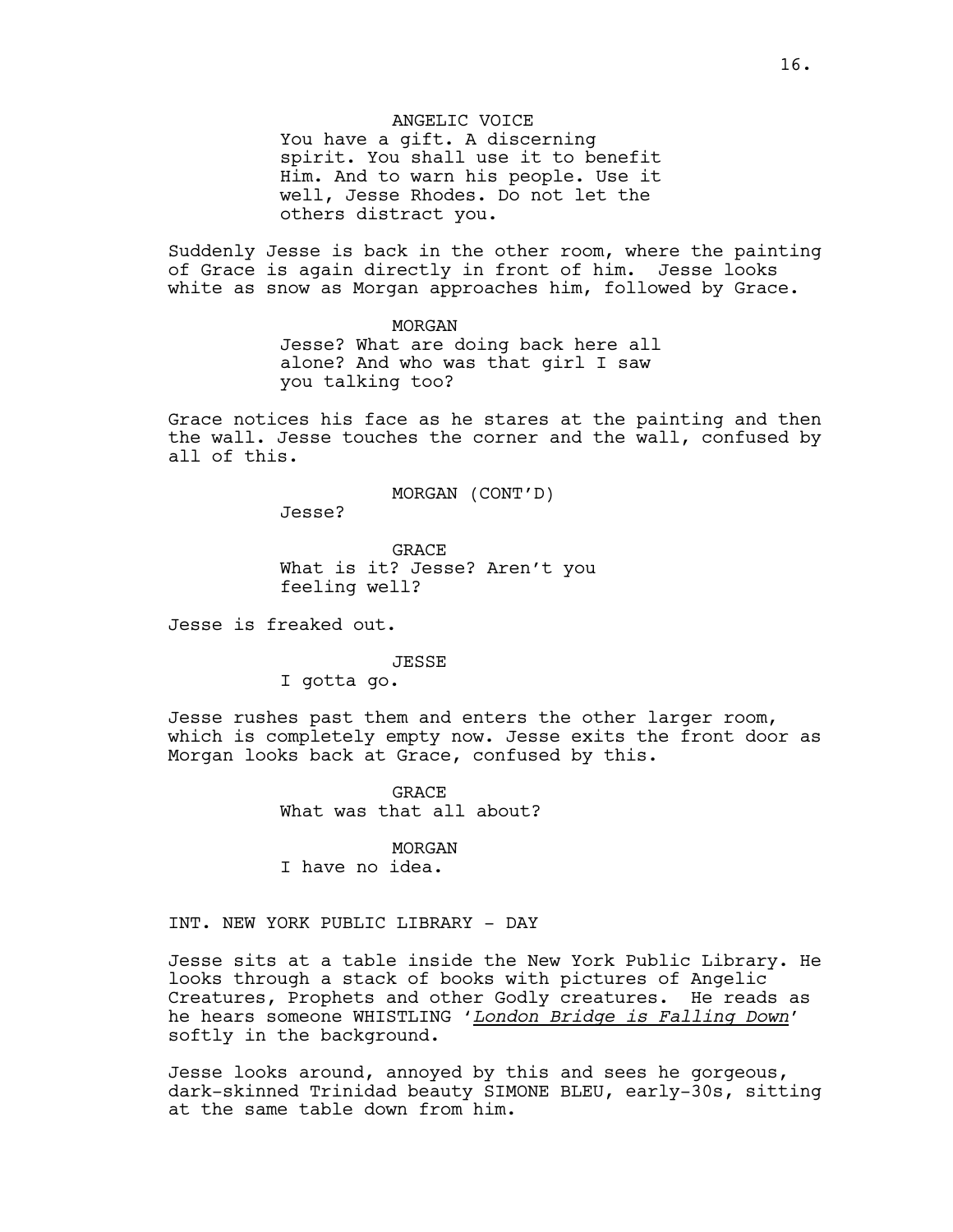She looks up at him and stops WHISTLING as Jesse eyes her over and suddenly looks away. He looks up and stares back at her, realizing that she resemble the woman in drawing he is currently working on in Morgan's studio. Simone eyes what Jesse is reading with particular interest, as she reads from her own book, which is on witchcraft and the occult.

## SIMONE

Heavy reading for a Saturday.

Jesse notices Simone piercing hazel eyes which have an almost hypnotic sensual allure to them. He looks closer and sees something else, an evil quality and quickly looks away.

### JESSE

Maybe so. I hadn't noticed.

Jesse returns to his book and turns a page. He tries to concentrate and to not let Simone distracted him. Simone gets up and moves closer to Jesse. She sits beside him as her leg brushes up against his. He feels a tingle in his thigh and moves his chair away as she sits beside him.

# SIMONE

You look tired. As if you can hardly keep your eyes open. Is something troubling you? I get the feeling you're here, looking for answers.

Jesse looks up at her, confused by this.

#### JESSE

Well if I was, I'd hardly be discussing them in a library. Especially to someone I don't even--

OTHERS in the library SHUSH them. Simone smiles.

#### SIMONE

We're all looking for answers. We think we'll find them in books, but real truth we won't. They lies in us and our choices. Maybe you'd like to read what I'm reading? It might help.

She slides her books towards him. Jesse reads the title: *Spirit, Blood and Drums*.

> JESSE The Occult? I don't think so. That's not exactly something Ihave any interest in knowing about.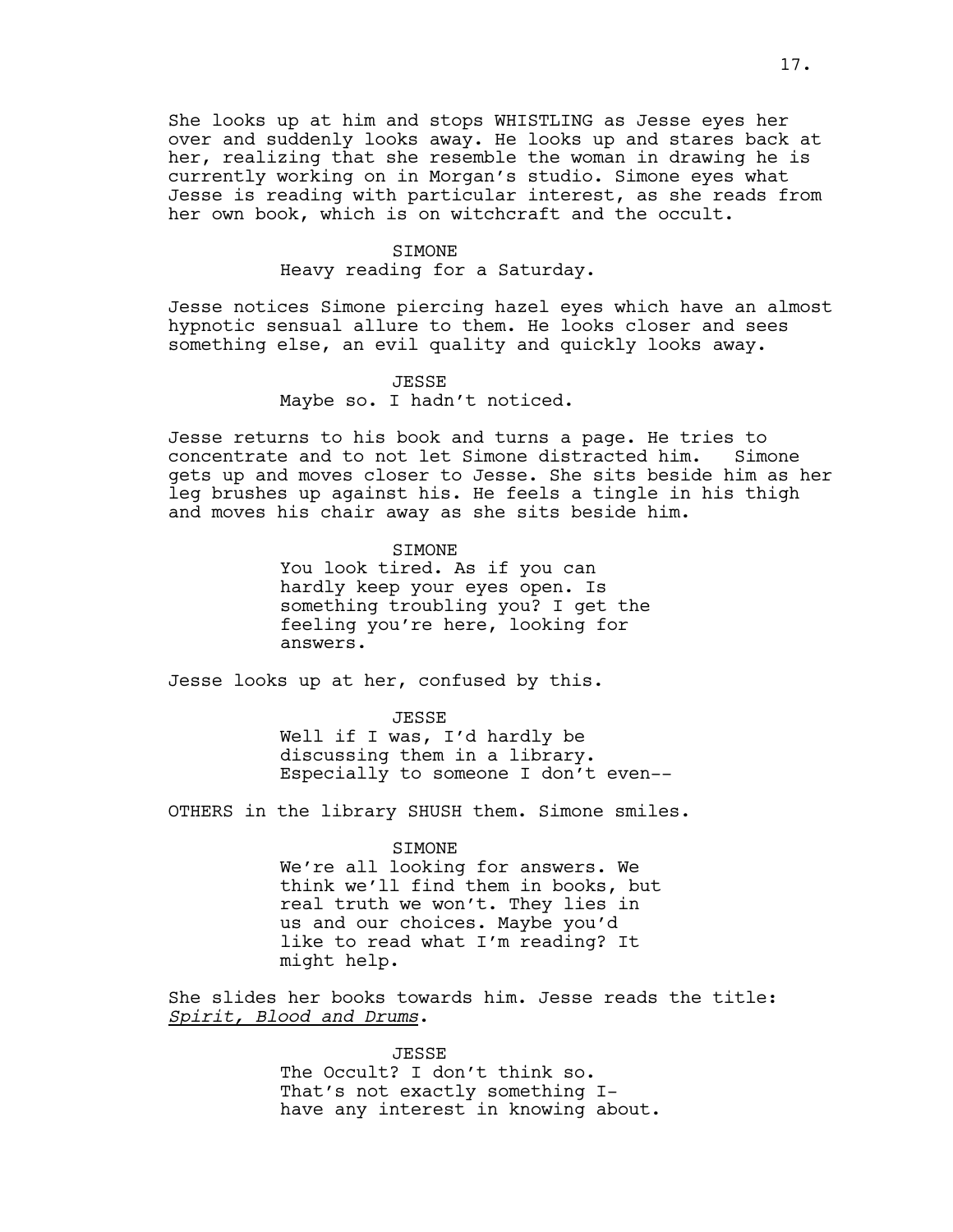**STMONE** 

Why is that? You're not curious about learning how to ease men's suffering? And how to take control of things that don't make sense? Including dreams about things that keep you up at night?

Jesse looks at her more confused.

JESSE Who said anything about dreams?

**STMONE** I did. I might even have the solution to that for you let me. Why don't you come with me so we can--

Again, someone SHUSHES them. Simone gives the WOMAN a 'look' which instantly threatens them as the look away.

> SIMONE (CONT'D) --talk privately. Maybe even get a cup of coffee together.

She rises, making sure to hover as close to him as possible. Jesse sees her moves and tries to avoid falling prey to this obvious attempt at seduction.

> JESSE Maybe some other time. I have to get back to work soon.

She looks back at Jesse, holding her books and purse.

**STMONE** On such a beautiful day? I'm sure your boss won't mind if you're a little late. I'll be waiting outside.

Simone walks as the MEN watch her. They seem unable to take their eyes off her as heads for the exit. Jesse suddenly rises, leaving his book on the table behind him. He grabs his book bag and follows after her.

EXT. NEW YORK PUBLIC LIBRARY - CONTINUOUS

Jesse exits the library. He spots Simone standing on the steps, still holding her occult books.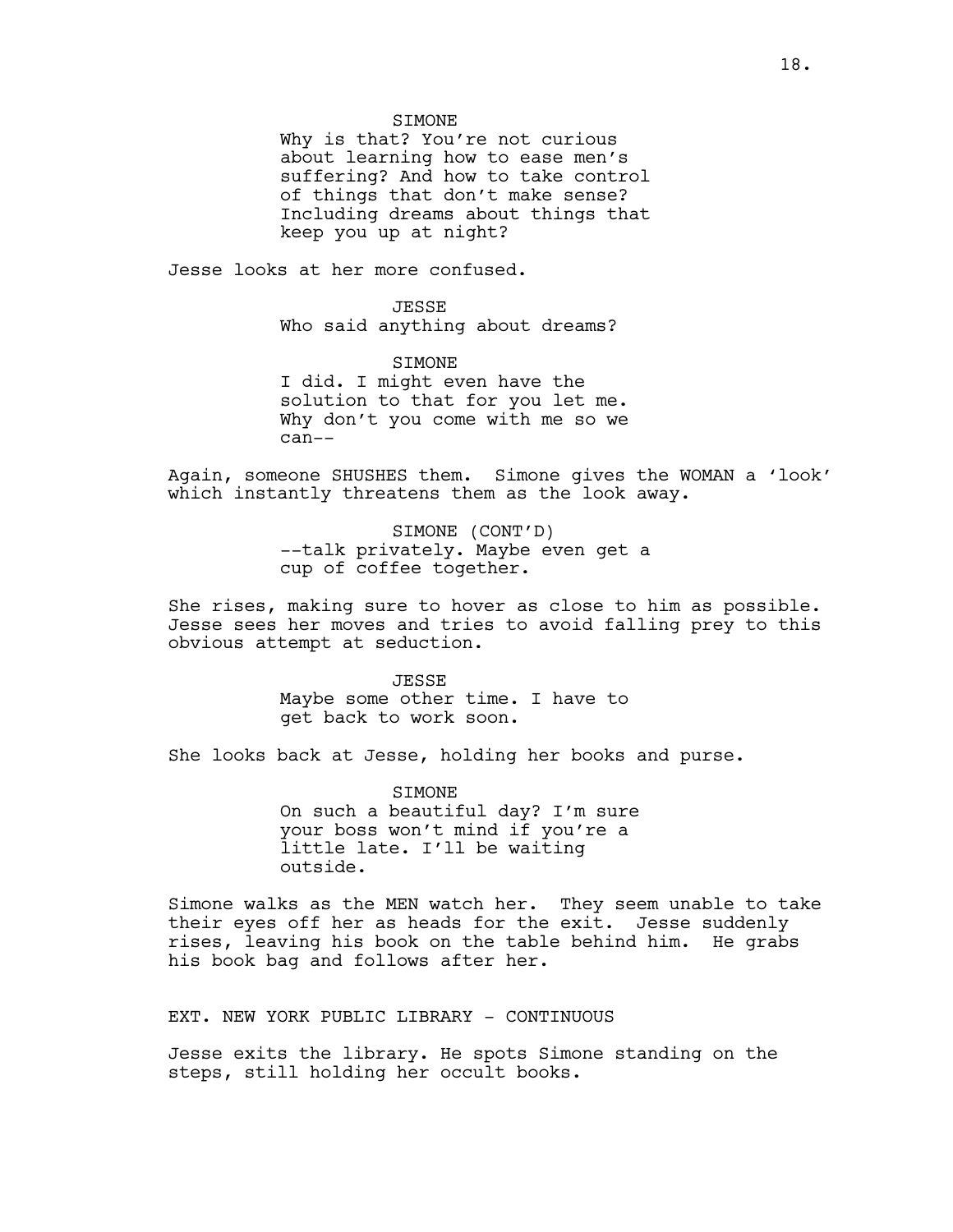Did you check those books out?

SIMONE They're mine. I only come here for reading. I like the people I meet.

Simone walks down the steps as Jesse hesitates. He looks around and against his best instincts, finds himself slowly following her.

EXT. FIFTH AVENUE - CONTINUOUS

They walk along the street together. Jesse notices MEN they pass staring at Simone.

> SIMONE (to Jesse) What's your name?

JESSE Jesse Rhodes. Yours?

**STMONE** Simone Bleu.

They stop at the corner, waiting for the light.

JESSE Like I said, I don't have much time. I'm not sure I can--

**STMONE** It's just up ahead.

The light changes. Simone takes Jesse's arm and walks across the street with him.

INT. MANHATTAN DINER - MOMENTS LATER

Simone and Jesse sit at a small table. Simone sips at a cup of coffee as Jesse eats a sandwich. He eyes his watch as he eats.

> SIMONE Do you live alone,?

JESSE Yes. Why do you ask?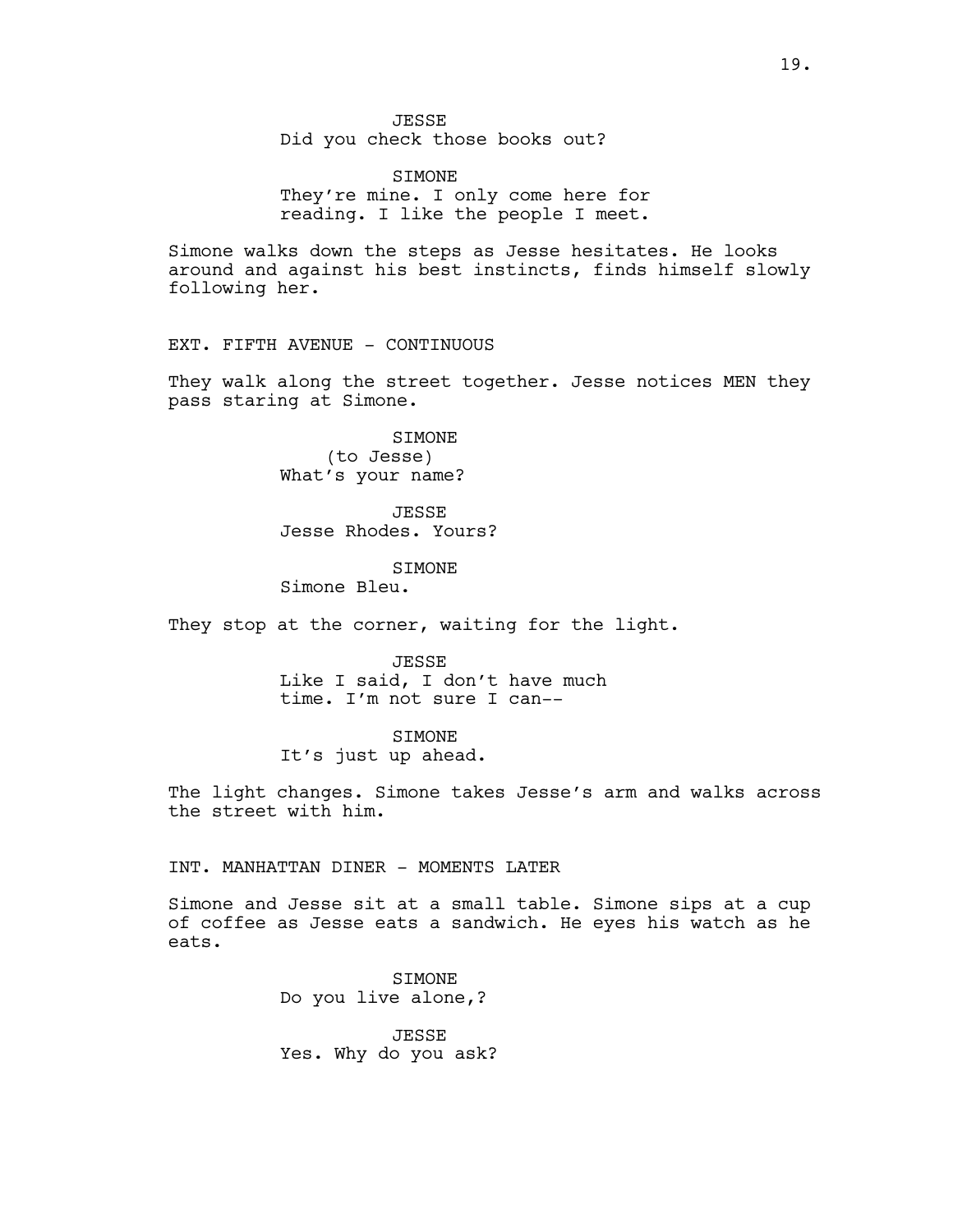**STMONE** 

Just curious. What kind of work do you do?

JESSE I work as a security guard. You?

SIMONE

I'm in-between jobs. I have a roommate and well, like to keep my options open.

JESSE What options are those? Picking men up at the local library?

She looks at him, slightly insulted.

### SIMONE

That's not every nice. I guess you think this is a pick-up, don't you? Well it's not. I just like helping people, is all? What's wrong with that?

JESSE

And I look so helpless, is that it? Like some kind of stray puppy dog?

SIMONE

Not exactly. In fact, you look very strong to me. Do you work out?

She looks at his arms and hands.

JESSE Not lately. I used to be interested in Karate, till I--

SIMONE

Started asking questions?

## JESSE

I guess. But who has all the answers, right? It doesn't mean we don't still ask the questions, does it? Or try and get it right?

## SIMONE

My grandmother knows. I'm sure she could figure out what's bothering your that keeping you up at night. (MORE)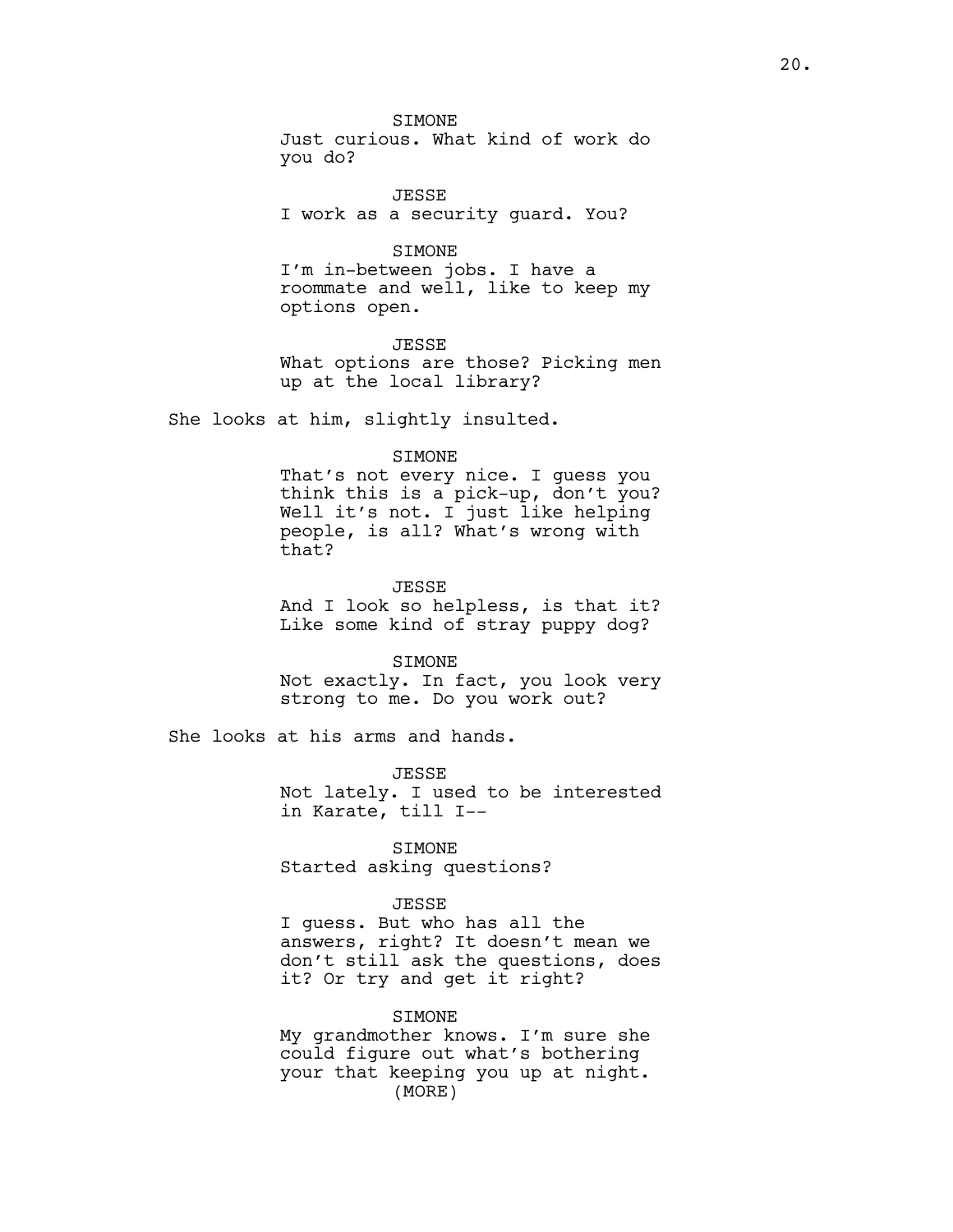And also give you the real answers your looking for. With your dreams that is. SIMONE (CONT'D)

JESSE Is that right? And how is she going to do that, exactly? Magic?

## SIMONE

I told you. The occult. It's all right here in these books of mine.

She slips him one of her books.

SIMONE (CONT'D) Maybe you'd like to take them home and look them over when you get a chance. And tell me what you think?

Jesse eyes the covers, which includes subjects about Black Magic, Voodoo and Obeah.

**JESSE** 

Like I said, that stuff's not for me. I'd father find my own answers.

## SIMONE

How? By reading about Angels and so called Prophets? Maybe I had you pegged wrong. You seemed much to smart to fall into all that holier than thou crap. From what I saw, you looked very intelligent.

JESSE Intelligence is subjective, isn't it? Thanks for lunch. It was nice talking to you, but I have to head out now. Maybe we'll run into each other again some other time.

Jesse puts some money on the table and walks to the door.

## SIMONE

Do you mind if I walk with you?

Simone follows him to the door. Jesse looks back at her, not knowing what to day. She opens the door as he exits.

EXT. STREET - DAY

Jesse looks around and then back at Simone.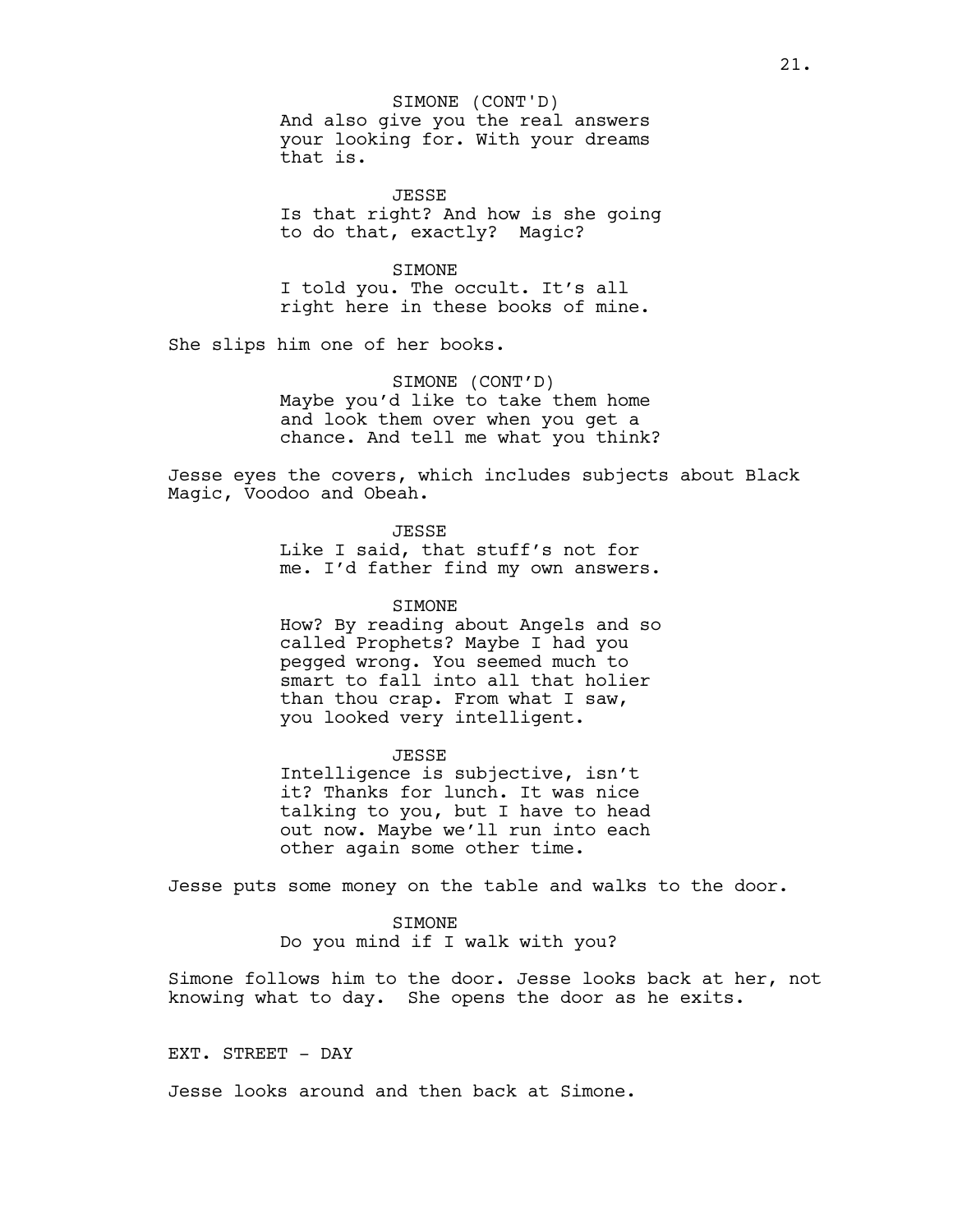**JESSE** It's kinda far. Maybe--

SIMONE

I don't mind. I like walking on days like this. Especially when I enjoy the company so much.

She takes his arm. With her other hand she slips her occult book, Spirit, Blood and Drums, into Jesse's open book bag. The cross the street together and head uptown.

INT. SOHO ART STUDIO - NIGHT

Jesse and Morgan are busy working on their paintings and drawings. Jesse works on his latest drawing which is a black and white sketch of an ELABORATE CHESS GAME.

> MORGAN You've been quiet tonight. What you thinking about?

JESSE Too much. As always.

MORGAN

What was it that happened at the gallery the other night? You seemed spooked by something.

JESSE

I don't want to talk about it.

MORGAN That's my boy. Never likes to open up about nothing. As tight as a drum about to bust.

Morgan fills his paint tray near Jesse's canvas and notices the drawing.

> MORGAN (CONT'D) That's seems darker than usual. What's it about?

The drawing features Jesse sitting in front of a chess game and at a table. He is seated alone. In the foreground there to the right is large DARK FIGURE with his back to the viewer. The black figure wears a black cloak and hood.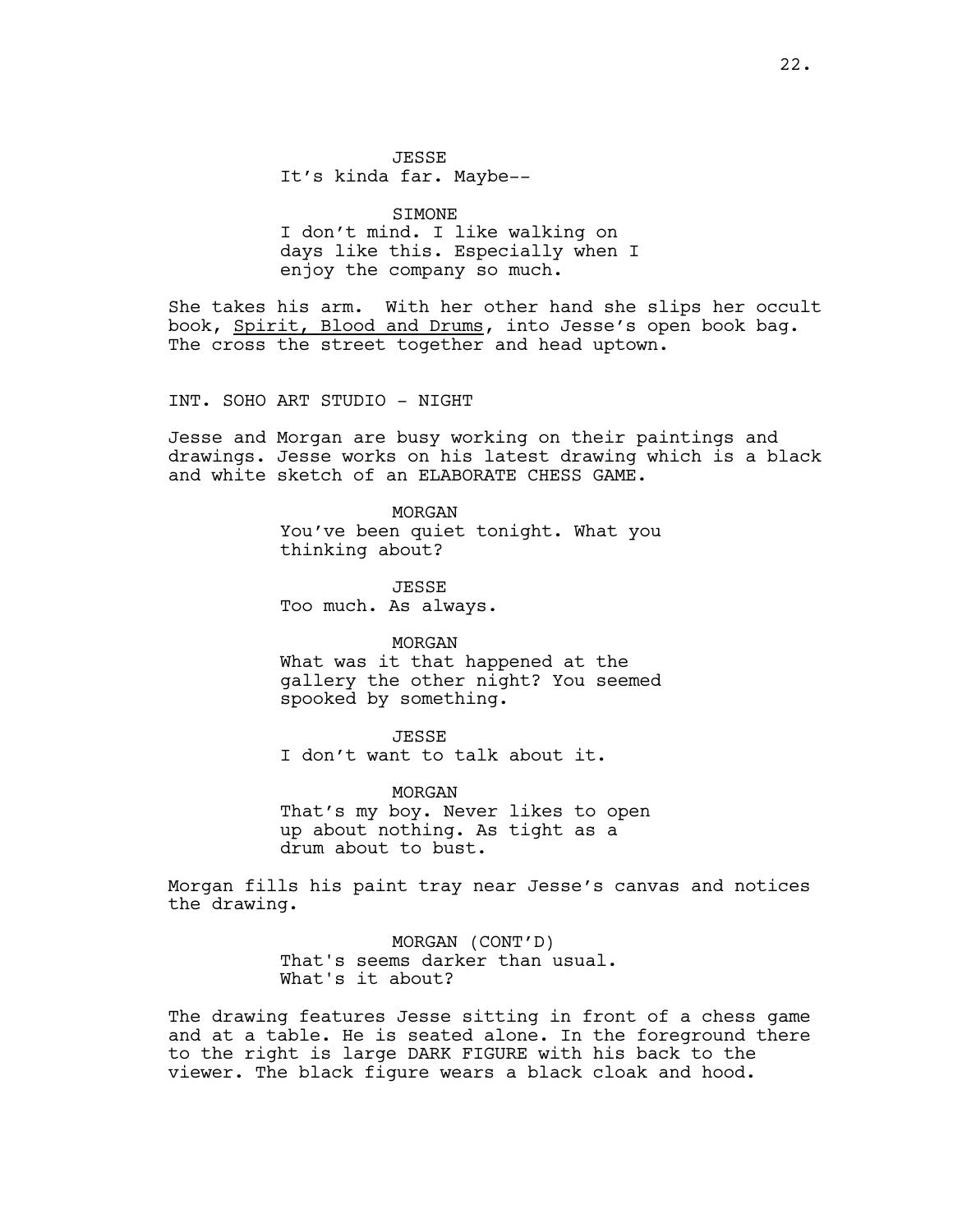JESSE I'm not sure. I keep seeing it in my dreams so I thought if I drew it, it'd make some kind of sense.

Jesse stands back from the drawing and thinks about it.

MORGAN It looks as if you're playing chess with yourself.

JESSE Yeah. Only I don't play chess.

MORGAN Could symbolize something. Maybe your life. But who's this guy? The one with his back to us, watching you?

JESSE You noticed that, right? He's not at the game, or playing, but just sort of stands there.

The Dark Figure seems takes up most of the right side of the canvas.

> MORGAN Maybe he's waiting to see what your next move it?

JESSE You think so?

MORGAN Whoever it is, he's got you in checkmate.

JESSE

What?

Jesse looks at the drawing again as Morgan walks back to his. He continues painting.

> MORGAN Maybe it's time you consider seeing a shrink.

> JESSE Will you stop saying that. I can handle my own problem, trust me. If you laid off my ass, maybe I could even get some sleep.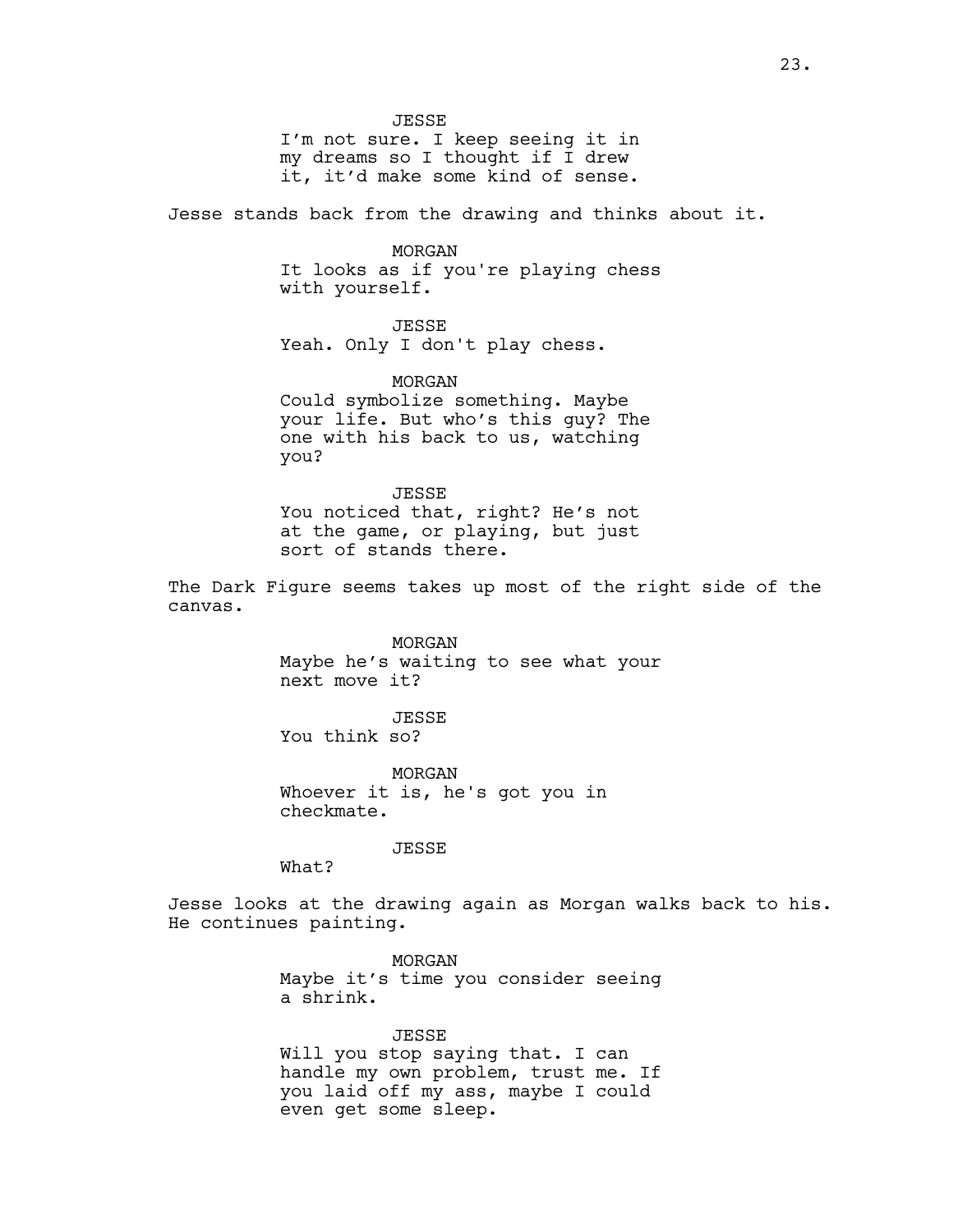MORGAN Yeah, right. Like I believe that's going to happen.

Jake the cat jumps in through the window. He has another rat in his mouth.

> MORGAN (CONT'D) What the hell do you want? Food again?

He drops a dead rat on the floor and steps back to show it.

MORGAN (CONT'D) Jesus! That's disgusting!

JESSE That's what you get for letting in the rift-raft, rats.

Morgan goes to the garbage can as Jake jumps back out the window. Morgan grabs the rat and tosses him into the trash can and yells out the window.

> MORGAN And don't be bringing any more of your friends around! You little shit!

Jesse reaches for his pencils in his bag and sees the occult book inside. He takes it out, upset about this. He looks it over and puts it back into his bag, annoyed.

INT. JESSE'S APARTMENT - NIGHT

Stacks of book are scattered about the apartment. The occult book lies on his coffee table, along with other books. Jesse lies on his futon on the floor and reads a books about God's Prophets. Jesse continues reading and yawns.

He looks at the clock beside him which read 3:00 AM and puts the book down. Jesse sighs and turns off the light beside him. He closes his eyes and falls to sleep.

WIPE TO:

INT. UNKNOWN LOCATION - TIME UNKNOWN

Jesse dangles below a dark sky, his arms stretched outward as if suspended by invisible wires. His feet bound together as if tied to an invisible cross.